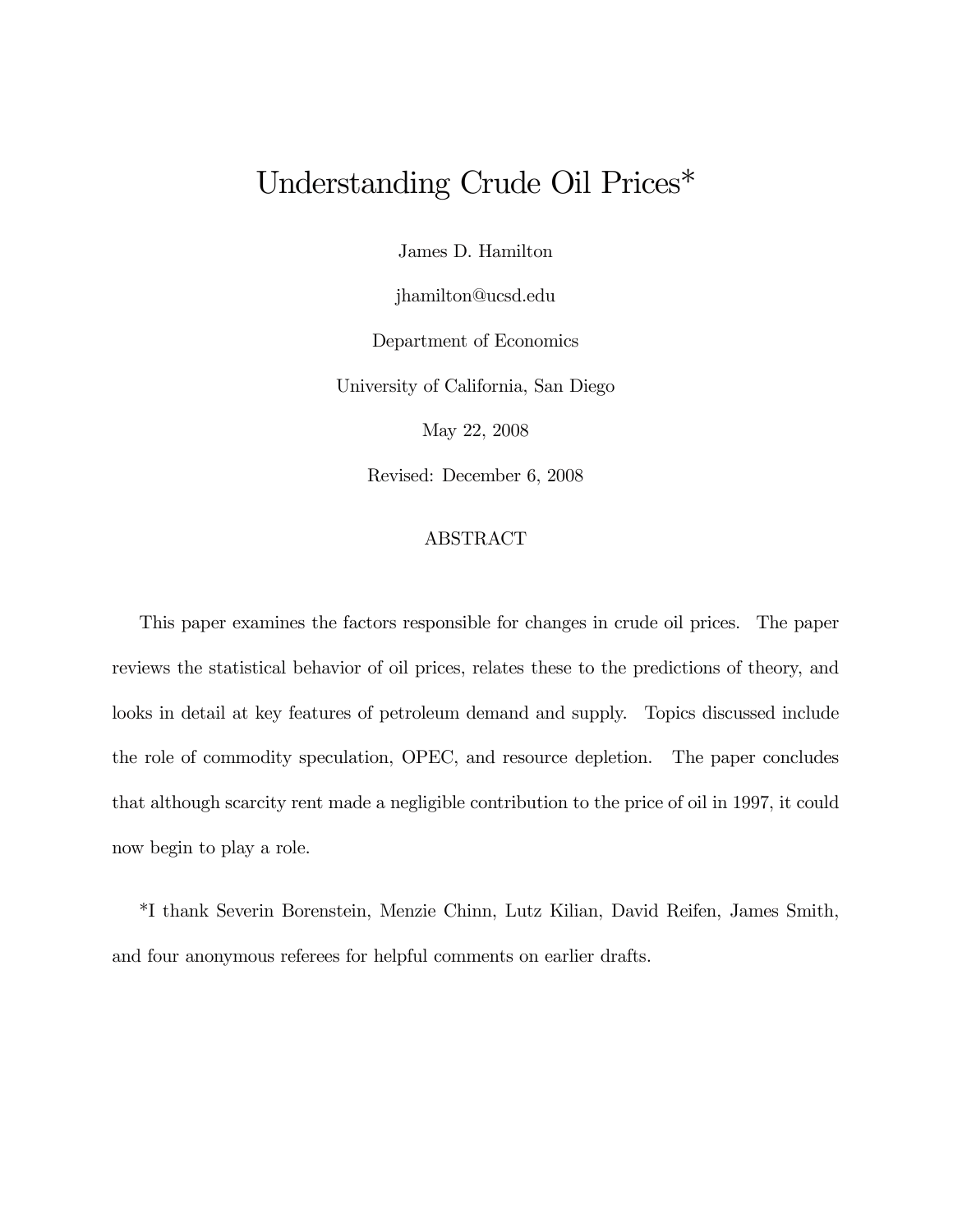## 1 Introduction.

How would one go about explaining changes in oil prices? This paper explores three broad ways one might approach this. The first is a statistical investigation of the basic correlations in the historical data. The second is to look at the predictions of economic theory as to how oil prices should behave over time. The third is to examine in detail the fundamental determinants and prospects for demand and supply. Reconciling the conclusions drawn from these different perspectives is an interesting intellectual challenge, and necessary if we are to claim to understand what is going on.

In terms of statistical regularities, the paper notes that changes in the real price of oil have historically tended to be (1) permanent, (2) difficult to predict, and (3) governed by very different regimes at different points in time.

From the perspective of economic theory, we review three separate restrictions on the time path of crude oil prices that should all hold in equilibrium. The first of these arises from storage arbitrage, the second from financial futures contracts, and the third from the fact that oil is a depletable resource. We also discuss the role of commodity futures speculation.

In terms of the determinants of demand, we note that the price elasticity of demand is challenging to measure but appears to be quite low and to have decreased in the most recent data. Income elasticity is easier to estimate, and is near unity for countries in an early stage of development but substantially less than one in recent U.S. data. On the supply side, we note problems with interpreting OPEC as a traditional cartel and with cataloging intermediate-term supply prospects despite the very long development lead times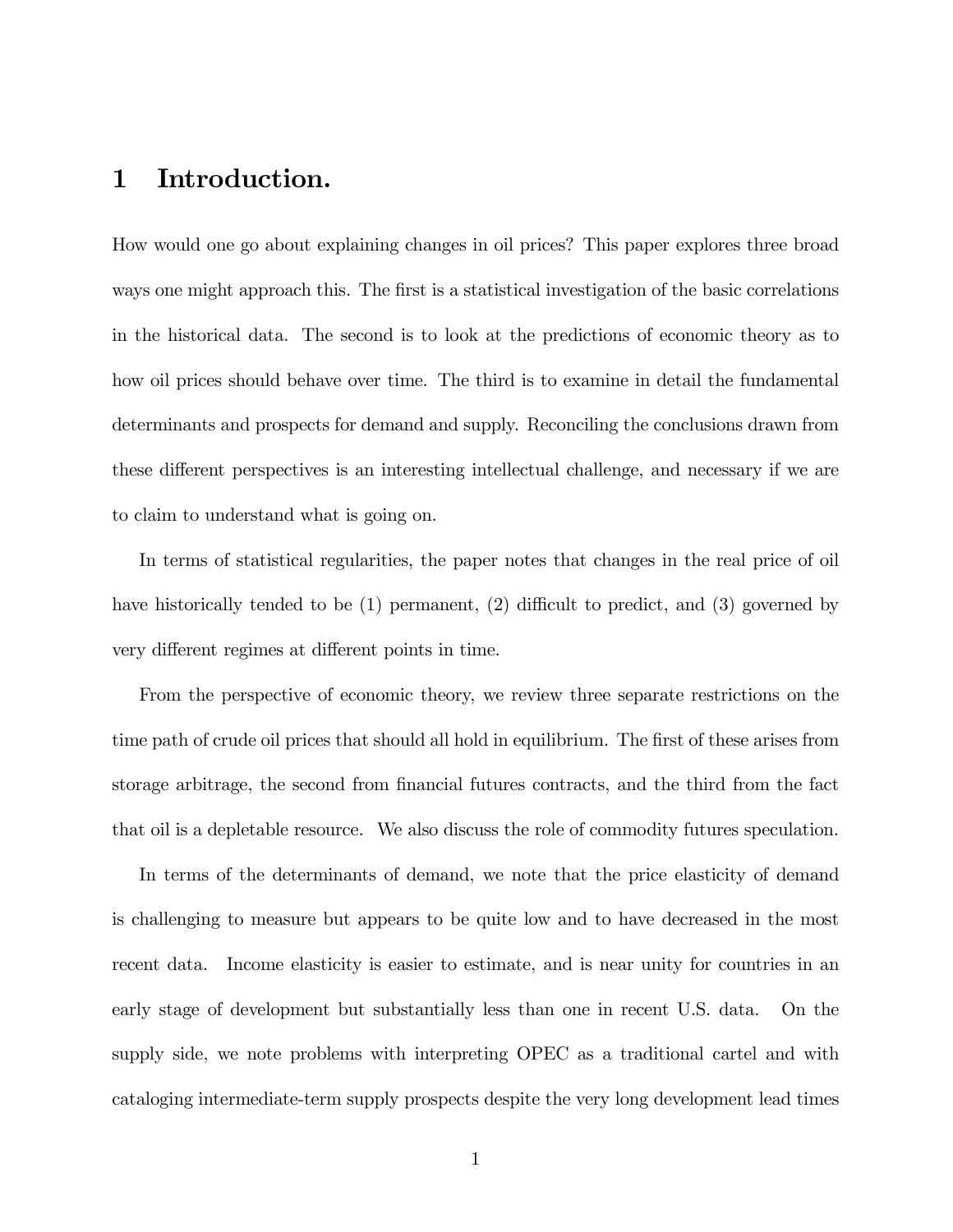in the industry. We also relate the challenge of depletion to the past and possible future geographic distribution of production.

Our overall conclusion is that the low price-elasticity of short-run demand and supply, the vulnerability of supplies to disruptions, and the peak in U.S. oil production account for the broad behavior of oil prices over 1970-1997. Although the traditional economic theory of exhaustible resources does not fit in an obvious way into this historical account, the profound change in demand coming from the newly industrialized countries and recognition of the finiteness of this resource offers a plausible explanation for more recent developments. In other words, the scarcity rent may have been negligible for previous generations but may now be becoming relevant.

## 2 Statistical predictability.

Let  $p_t$  denote 100 times the natural log of the real oil price in Figure 1 as of the third month of quarter t and let  $\Delta p_t$  denote the quarterly percentage change. The average value of  $\Delta p_t$ over  $1970:Q1-2008:Q1$  is 1.12. The t statistic for that average growth estimate is 0.91, failing to reject the hypothesis that the expected oil price change could be zero or even negative.

One can also explore simple forecasting regressions of the form

$$
\Delta p_t = \beta' \mathbf{x}_{t-1} + \varepsilon_t \tag{1}
$$

where  $\mathbf{x}_{t-1}$  is a vector of variables known the quarter prior to t that might have helped predict the oil price change in quarter  $t$ . Table 1 reports the results of testing for such predictability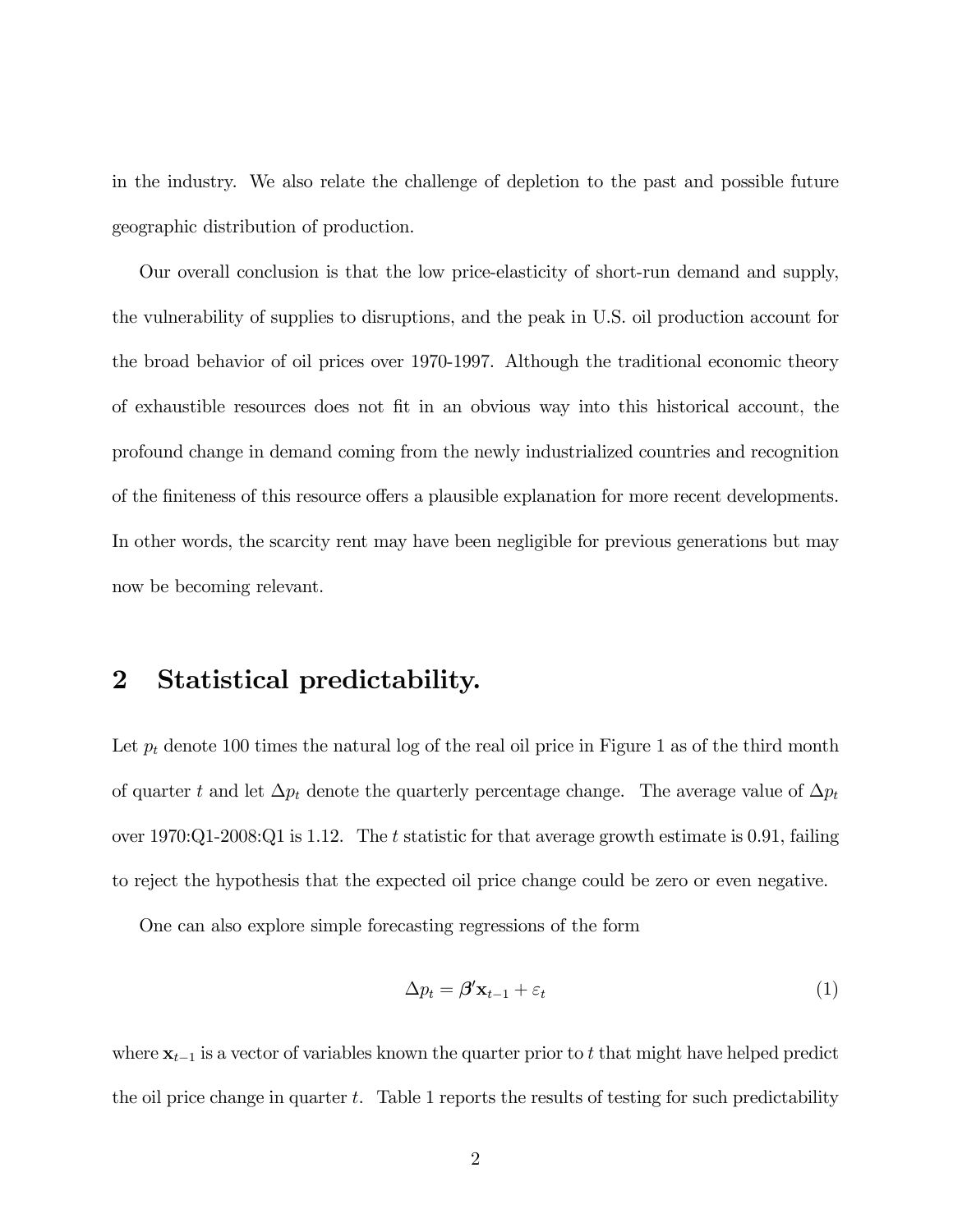when  $x_{t-1}$  is based on the observed lagged behavior of real oil prices, U.S. nominal interest rates, or U.S. GDP growth rates. Those tests for predictability are summarized by the p-value associated with the hypothesis test– if a p-value is below 0.05, we would reject the null hypothesis at the 5% level, and conclude that the indicated  $x_{t-1}$  could help predict the change in oil prices. The table shows that in fact there is no basis for claiming to be able to predict oil price changes using any of the variables listed.

How about predicting the level of  $p_t$  rather than the rate of change? One test for whether we want to be specifying forecasting regressions in levels or rates of change is the augmented Dickey-Fuller test (e.g., Hamilton, 1994, pp. 528-9), in which one looks for whether the lagged level helps predict the change. This can be implemented by testing the null hypothesis that  $\eta = 0$  in the following regression:

$$
\Delta p_t = \eta p_{t-1} + \zeta_1 \Delta p_{t-1} + \zeta_2 \Delta p_{t-2} + \zeta_3 \Delta p_{t-3} + \zeta_4 \Delta p_{t-4} + \varepsilon_t.
$$

The t statistic for testing this hypothesis turns out to be  $+0.69$ , whereas one would need a value less than -1.95 to reject the hypothesis. Alternatively, as in Kwiatowski, et. al. (1992) one can take as the null hypothesis that the forecasting regressions should really be estimated in levels. The KPSS  $\hat{\eta}_{\tau}$  statistic exceeds 0.32 for all lag windows  $\ell$  between 0 and 4; for any value above 0.22 we would reject the null hypothesis at the 1% level.

All of the above test results are consistent with the claim that the real price of oil seems to follow a random walk without drift. The price increased over the sample by 172% (logarithmically), but a process like this one could just as easily have decreased by a comparable amount. While one might have forecasting success with more detailed specifications over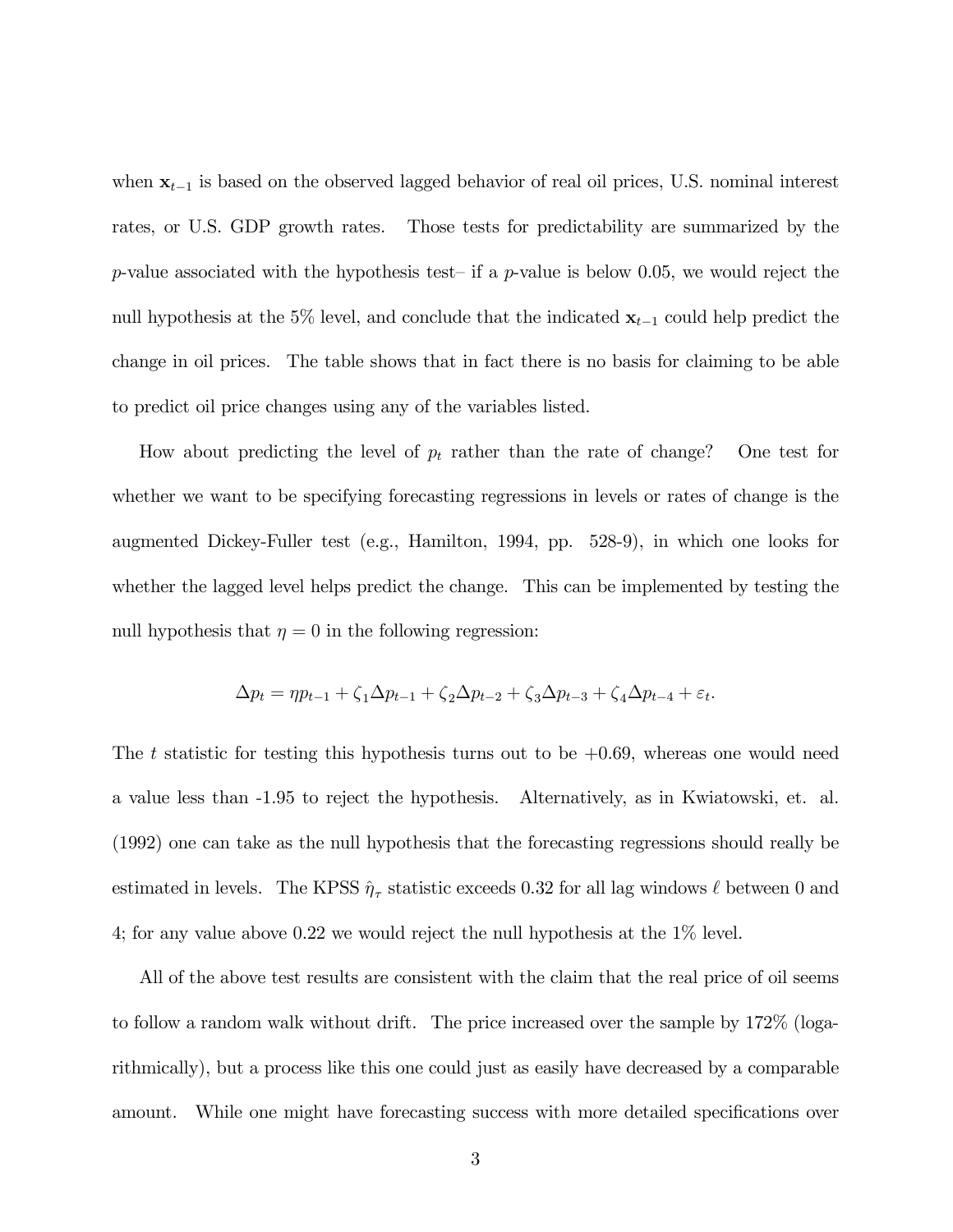shorter samples, the broad inference with which we come away is that the real price of oil is not easy to forecast. To predict the price of oil one quarter, one year, or one decade ahead, it is not at all naive to offer as a forecast whatever the price currently happens to be.

Although you might be fully justified in offering "no change" as your "best" short- and long-run prediction for oil prices, it's worth emphasizing how far wrong the forecast is likely to prove to be. Let's take for illustration the price of oil as of 2008:Q1 (\$115/barrel). The standard deviation of  $\Delta p_t$  over the sample is  $\sigma = 15.28\%$ . If one took these log changes as having a Gaussian distribution, that would mean our forecast for Q2 would have a 95% confidence interval ranging from a low of \$85 dollars a barrel to a high of  $$156<sup>1</sup>$  As you try to forecast s quarters into the future, the standard error for a random walk becomes  $\sigma\sqrt{s}$ . Table 2 gives some flavor for how the forecasts deteriorate the farther you try to peer into the future, and shows that even the very wild swings subsequently observed in 2008:Q2 and 2008:Q3 are within the "normal" range. Four years from 2008:Q1, we may have still "expected" the price of oil still to be at \$115 a barrel, though we would in fact not be all that surprised if it turned out to be as low as \$34 or as high as \$391!

## 3 Predictions from theory.

We turn next to a discussion of what economic theory predicts for the dynamic behavior of crude oil prices, discussing three separate conditions that all should hold in equilibrium.

<sup>&</sup>lt;sup>1</sup> Note that the confidence intervals are symmetric in logs but asymmetric in levels.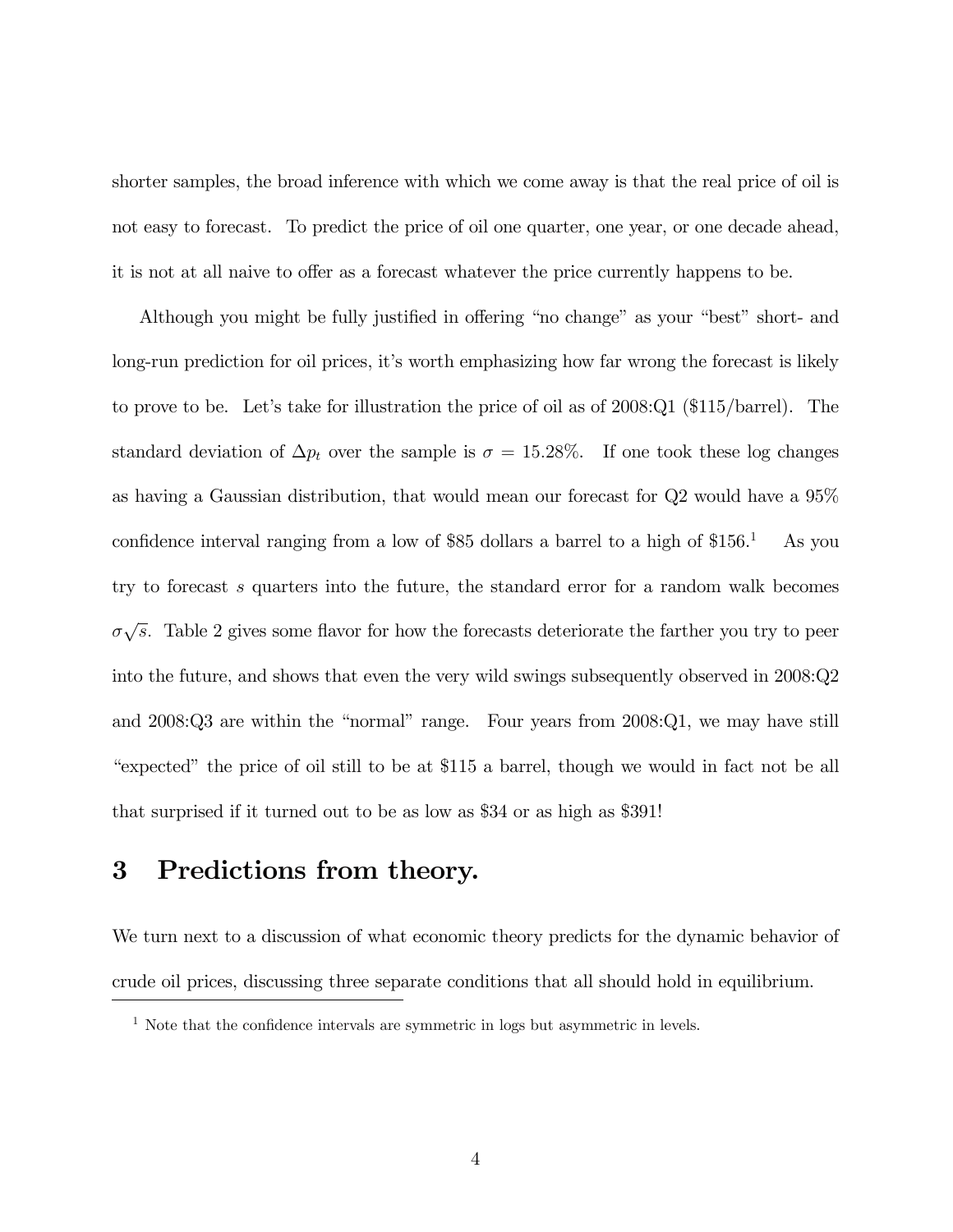### 3.1 Returns to storage.

Consider the following possible investment strategy. You borrow money today (denoted date t) in order to purchase a quantity  $Q$  barrels of oil at a price  $P_t$  dollars per barrel. Suppose you pay a fee to the owner of the storage tank of  $C_t$  dollars for each barrel you store for a year. Then you'll need to borrow  $(P_t + C_t)Q$  total dollars, and next year you'll have to pay this back with interest, owing  $(1 + i_t)(P_t + C_t)Q$  dollars for  $i_t$  the interest rate. But you'll have the  $Q$  barrels of oil that you can sell for next year's price,  $P_{t+1}$ . If

$$
P_{t+1}Q > (1 + i_t)(P_t + C_t)Q,
$$
\n(2)

then you'll make a profit from putting more oil into storage today.

Of course, you don't know today what next year's price of oil will be, but you have some expectation based on information currently available, denoted  $E_t P_{t+1}$ . From (2), you'd expect to make a profit from oil storage whenever

$$
E_t P_{t+1} > P_t + C_t^* \tag{3}
$$

where  $C_t^*$  reflects your combined interest and physical storage expenses:

$$
C_t^* = i_t P_t + (1 + i_t) C_t.
$$

Suppose people did expect  $P_{t+1}$  to be greater than  $P_t + C_t^*$ . Then anyone could expect to make a profit by buying the oil today, storing it, and selling it next year. If there are enough potential risk neutral investors, the result of their purchases today would be to drive today's price  $P_t$  up. Knowledge of all the oil going into inventory today for sale next year should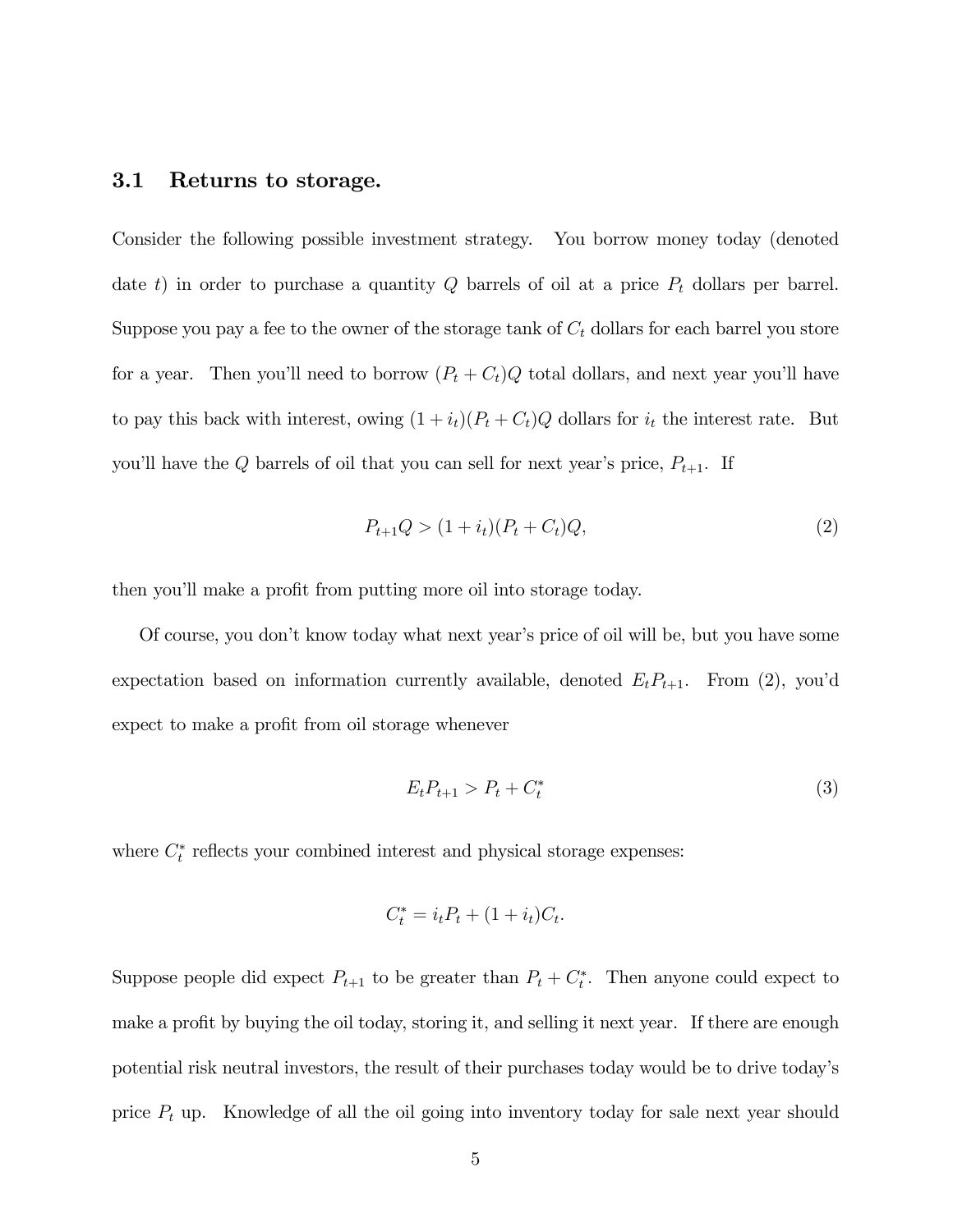reduce a rational expectation of next year's price  $E_t P_{t+1}$ . As long as the inequality (3) held, speculation would continue, leading us to conclude that (3) could not hold in equilibrium.

What about the reverse inequality,

$$
E_t P_{t+1} < P_t + C_t^*?
$$

Then anyone putting oil into storage is expecting to lose money, and it would not pay to do so for purposes of pure speculation. That doesn't mean that every storage tank will be empty, because inventories of oil are essential for the business of transporting and refining oil and delivering it to the market. We could think of such factors as equivalent to a "negative" storage cost for oil in the form of a benefit to your business of having some oil in inventory, which is referred to as a "convenience yield". We might then refine the above specification, subtracting any convenience yield from physical and interest storage costs  $C_t^*$ to get a magnitude  $C_t^{\#}$ , the net cost of carry. If people expect oil prices to fall so much that

$$
E_t P_{t+1} < P_t + C_t^{\#},
$$

then there is an incentive to sell oil out of inventories today, driving  $P_t$  down and  $C_t^{\#}$  up. We're then led to the conclusion that the following condition should hold in equilibrium

$$
E_t P_{t+1} = P_t + C_t^{\#}.
$$
\n(4)

We could in principle modify our definition of the cost of carry  $C_t^{\#}$  further to incorporate any risk premium that may induce investors to want to hold more or less inventories.

Insofar as expectations, convenience yield and risk premia are impossible to observe directly, one might think that (4) does not imply any testable restrictions on the observed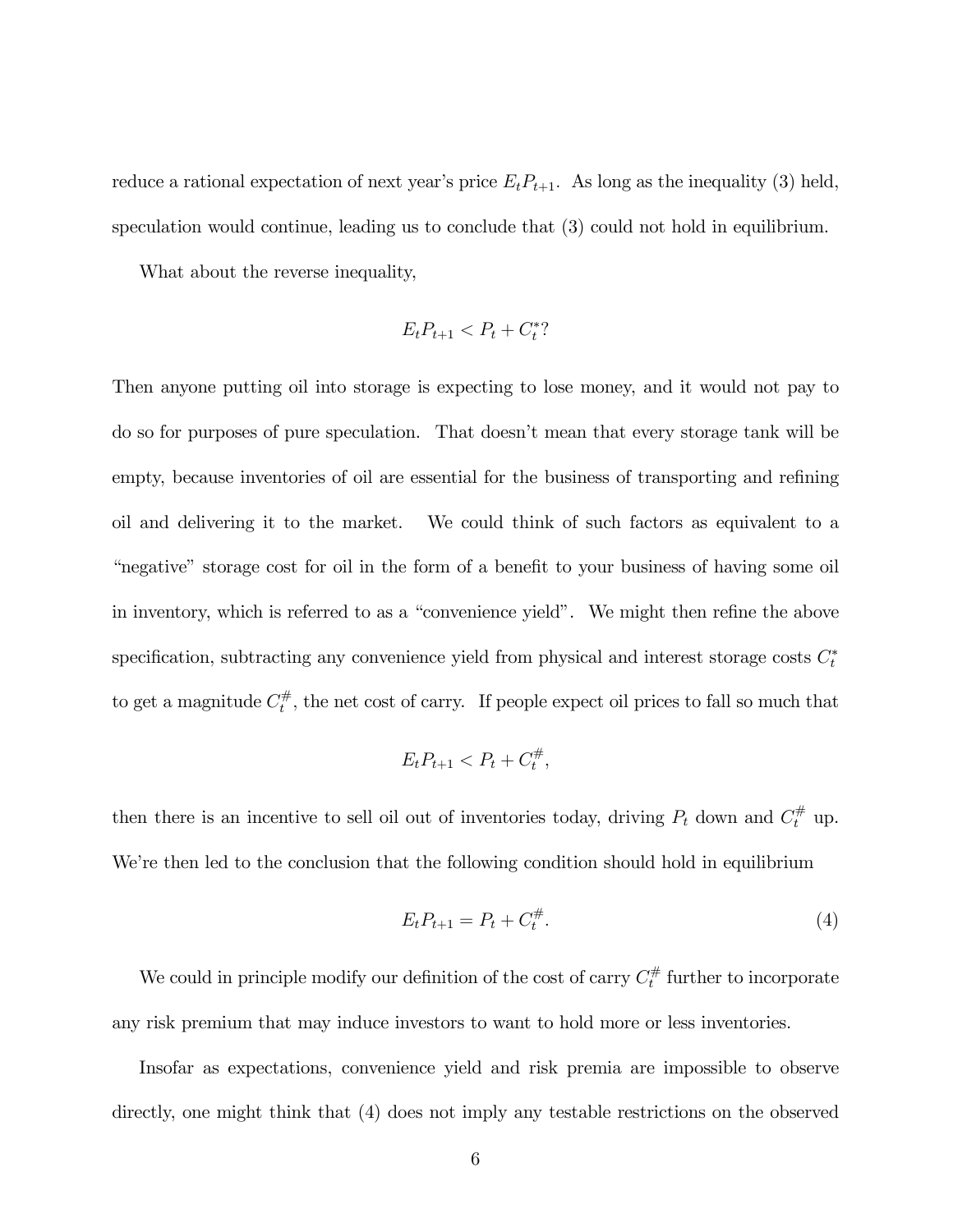relation between  $P_{t+1}$  and  $P_t$ . However, recall that the quarterly change in real oil prices has a standard deviation of  $15\%$  (see Figure 2), and increases much larger than this are observed quite often. It seems inconceivable that risk aversion or convenience yield would exhibit quarterly movements of anywhere near this magnitude. The implication of (4) is that big changes in crude oil prices should be mostly unpredictable. Given that it is the big changes that dominate this series statistically, the finding in the previous section that oil price changes are very difficult to predict is exactly what the theory sketched here would lead us to expect.

It is sometimes argued that if economists really understand something, they should be able to predict what will happen next. But oil prices are an interesting example (stock prices are another) of an economic variable which, if our theory is correct, we should be completely unable to predict.

#### 3.2 Futures markets.

If you thought oil prices were headed higher, there is an alternative investment strategy to buying oil today and physically storing it. You could instead enter into a futures contract, which would be an agreement you reach today to buy oil one year from now at some price,  $F_t$ , to which price you and the counterparty agree today. Abstracting from margin requirements and broker's costs, if you've agreed to buy oil at the price  $F_t$ , you will make money whenever  $F_t < P_{t+1}$ , because you could in this event sell the oil for which you pay  $F_t$  to someone else on next year's spot market at price  $P_{t+1}$ , pocketing the difference as pure profit. If your expectations were such that  $F_t < E_t P_{t+1}$ , everybody would want to be on the buy side of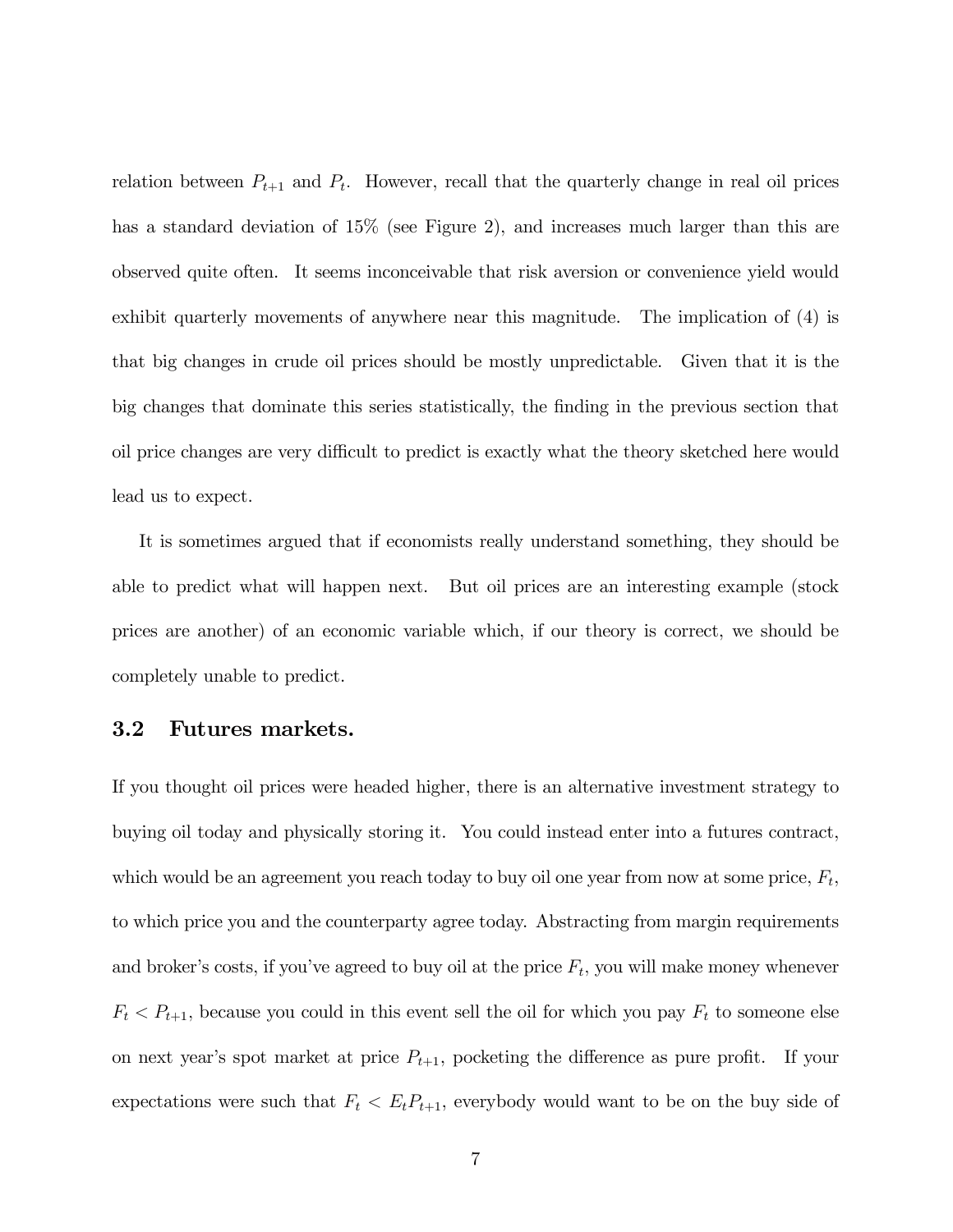such contracts, bidding the terms of the contract  $F_t$  up. Equilibrium requires

$$
F_t = E_t P_{t+1} + H_t^{\#} \tag{5}
$$

where  $H_t^{\#}$  is again a term incorporating any risk premium or complications induced by margin requirements.

Note that  $(5)$  is not an alternative theory to  $(4)$ – both conditions have to hold in equilibrium. For example, if there were an increase in  $F_t$  without a corresponding change in  $P_t$ , that would create an opportunity for someone else to buy spot oil at time t for price  $P_t$ , store if for a year, and sell it through a futures contract.

If we chose to ignore cost of carry and risk premia, conditions (5) and (4) together would imply that the futures price simply follows the current spot price

$$
F_t = P_t. \tag{6}
$$

In practice, one finds in the data that the futures price and spot price differ, but often not by much, and when news causes the spot price to go up or down on a given day, futures prices at every horizon usually all move together in the same direction as the change in spot prices. Figure 3 plots the futures prices for a couple of representative days. On August 21, 2007, one could buy oil at any future horizon between 4 months and 8 years for between \$67.49 and \$68.70 per barrel. Over the next two months, spot and futures prices at every horizon rose substantially, though the spot and near-term contracts went up more quickly than the farther-out contracts, so that by October 4, the near-term futures prices were substantially above those for longer-term contracts.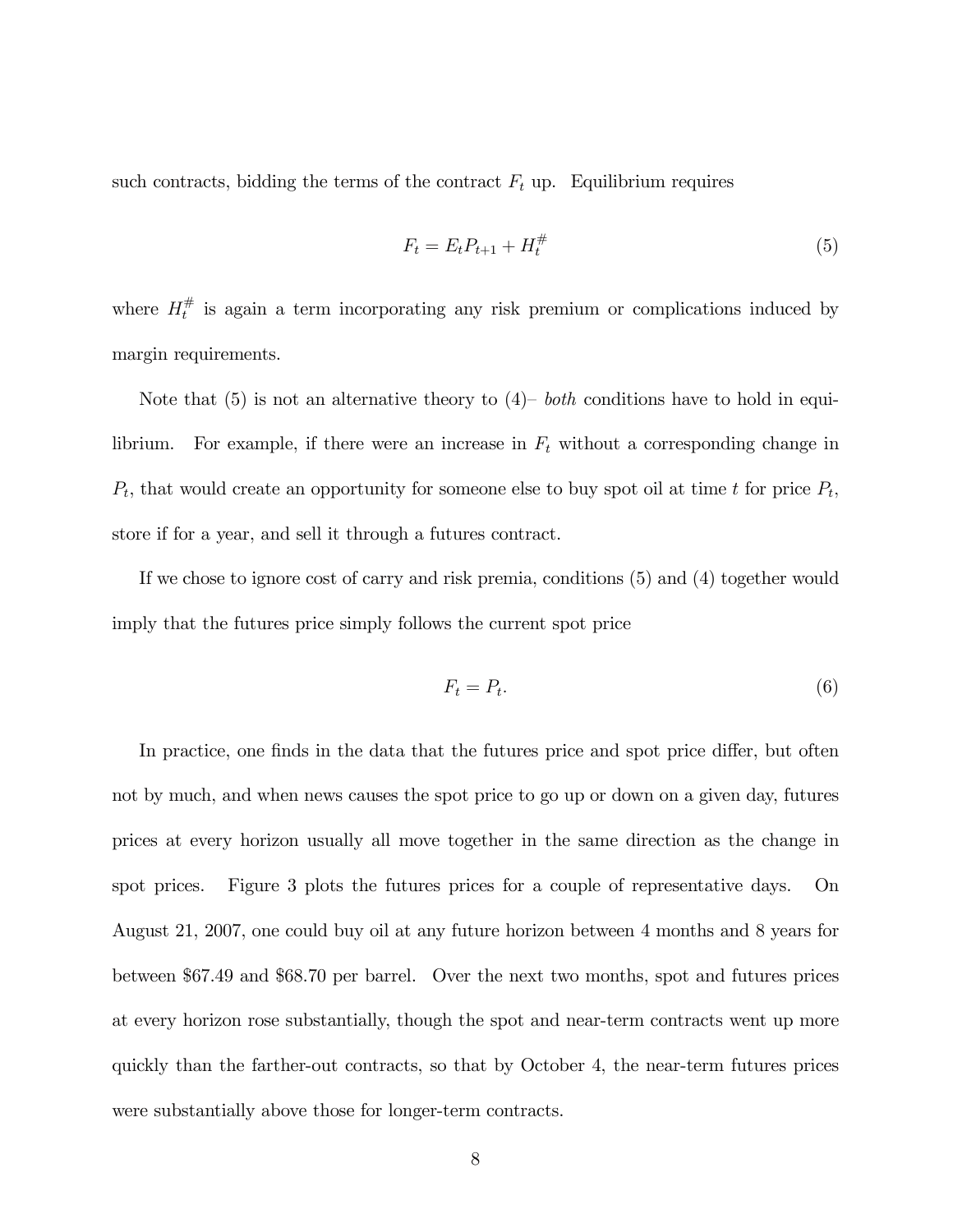To the extent that  $F_t$  and  $P_t$  differ, studies by Bopp and Lady (1991), Abosedraa and Baghestani (2004), Chinn, LeBlanc and Coibion (2005), and Alquist and Kilian (2008) found that  $P_t$  provides as good or even a better forecast of  $P_{t+s}$  than does the futures price  $F_t$ . Interestingly, the first three studies nevertheless also failed to reject the hypothesis that  $F_t$ embodies a rational expectation of the future spot price. The overall conclusion we might draw is that  $P_t$  offers about as good a forecast of the future spot price as one can achieve, but, recalling Table 2, even the best forecast is none too accurate.

#### 3.3 Scarcity rent.

Oil is a depletable resource— it is mined rather than produced, and once burned, cannot be reused. Harold Hotelling pointed out back in 1931 that in the case of an exhaustible resource, price should exceed marginal cost even if the oil market were perfectly competitive.

To understand Hotelling's principle, suppose we take it as given that as a result of unavoidable geological limits, global production of crude oil next year could only be 90% of the amount being produced this year. If we assumed say a short-run demand price elasticity of -0.10, that would imply a price of oil next year that is twice its current value. As we noted above, under such a hypothetical scenario it would pay anyone to buy the oil today in order to store it in a tank for a year, waiting to sell into next year's more favorable market.

It would be more efficient, however, for the owner of any oil reservoir to "store" the oil directly by just leaving it in the ground, waiting to produce it until the price has risen. In a competitive equilibrium, the owners of the reservoir will receive a compensation for surrendering use of the nonreproducible resource that leaves them just indifferent between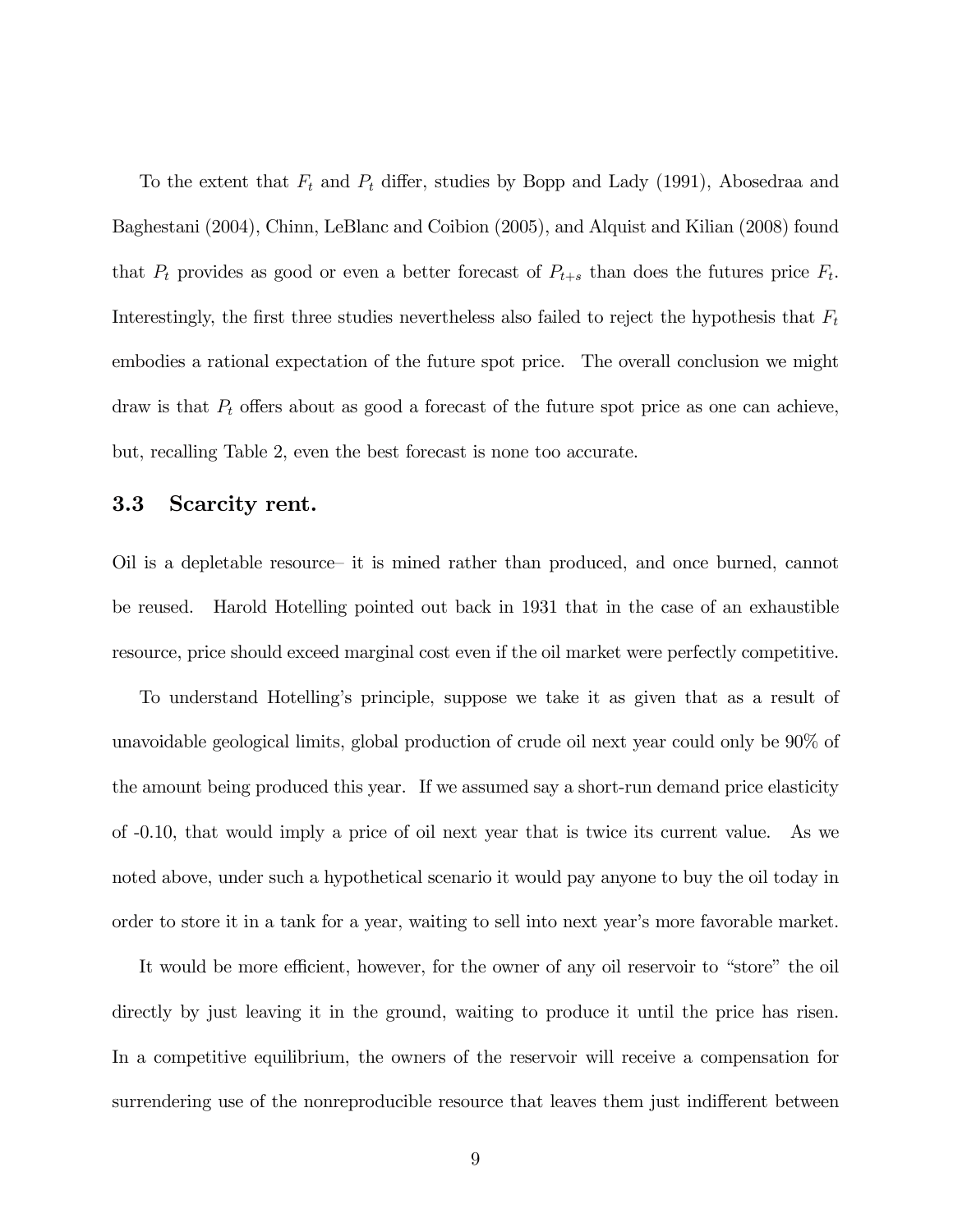producing today and producing in the future.<sup>2</sup> We can think of that scarcity rent at time t, denoted  $\lambda_t$ , as the difference between price  $P_t$  and marginal production cost  $M_t$ :

$$
\lambda_t = P_t - M_t.
$$

Hotelling's principle holds that the scarcity rent should rise at the rate of interest:

$$
P_{t+1} - M_{t+1} = (1 + i_t)(P_t - M_t). \tag{7}
$$

The initial price  $P_0$  is then determined by the transversality condition that if the price  $P_t$ follows the dynamic path given by (7) from that starting point, the cumulative production converges to the total recoverable stock as  $t \to \infty$ . Nordhaus, Houthakker, and Solow (1973) discussed the possibility of a "backstop technology" which would allow an alternative energy source to be infinitely supplied at a fixed price  $\overline{P}$ , in which case the initial price  $P_0$ is determined by the condition that if the subsequent price path follows (7), the resource is just exhausted when  $P_t$  reaches  $\overline{P}$ . But as the price exceeded \$140/barrel in 2008, it was still unclear what such a backstop resource might be. For example, the in-ground resource represented by oil sands is quite enormous, and is currently quite profitable at production levels of 1.3 mb/d. However, water, natural gas, pipeline, labor, and capital constraints make it difficult to scale this up quickly , and the Canadian Association of Petroleum Producers is only predicting oil sands to contribute  $4 \text{ mb/d by } 2020$ .<sup>3</sup>

<sup>&</sup>lt;sup>2</sup> Mathematically, with perfect information,  $\lambda_t$  would correspond to the Lagrange multiplier (sometimes referred to as the "shadow price") associated with the transversality condition, which is the constraint that the sum of production over all time cannot exceed a given finite number corresponding to ultimate recoverable reserves; see for example Krautkraemer (1998, p. 2067).

<sup>3</sup> See EIA, "Country Analysis Briefs: Canada," May 2008, and CAPP, "Crude Oil Forecast, Markets, and Pipeline Expansions," 2008.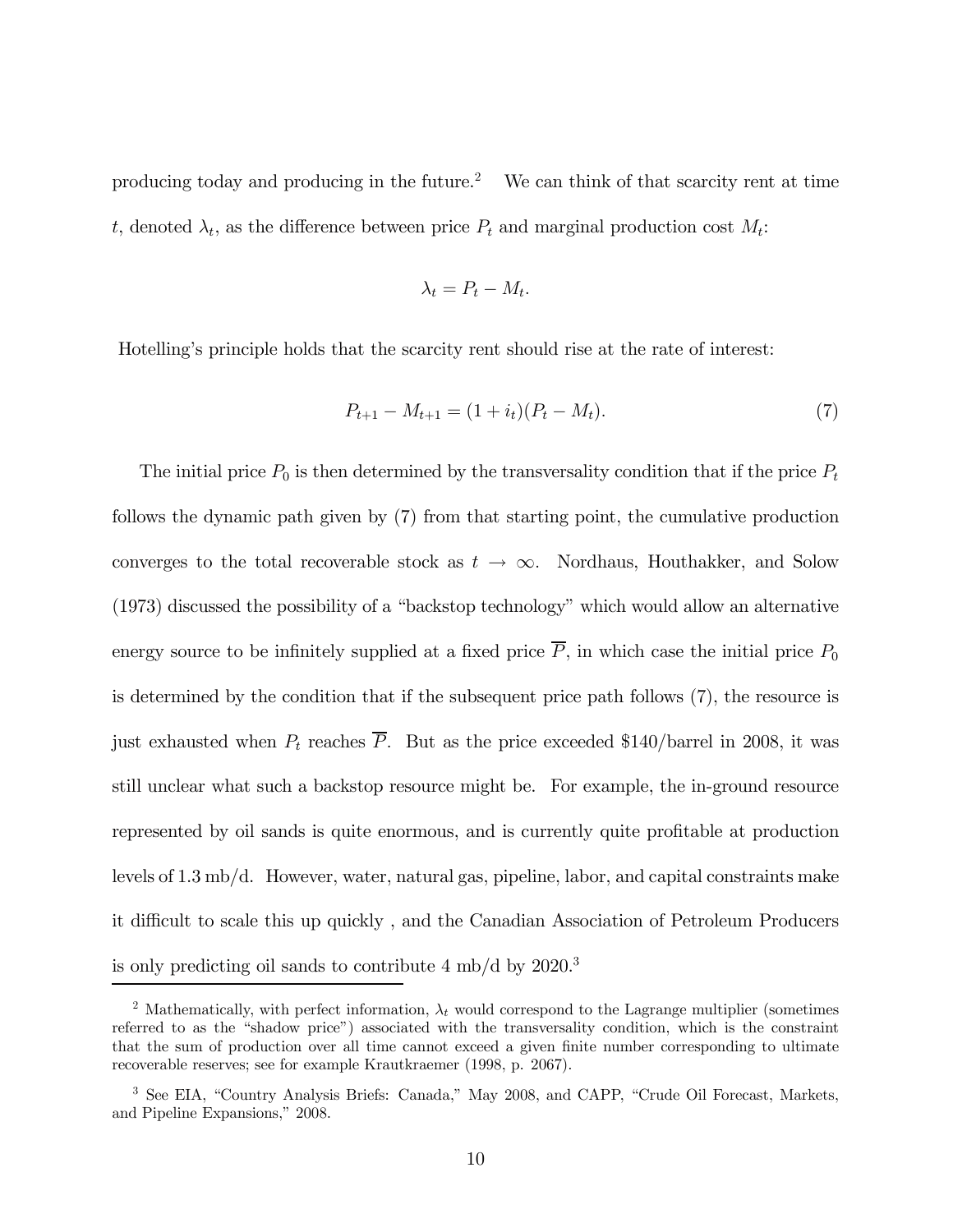Although Hotelling's theory and its extensions are elegant, a glance at Figure 1 gives us an idea of the challenges in using it to explain the observed data. The real price of oil declined steadily between 1957 and 1967, and fell quite sharply between 1982 and 1986. One can try to modify the simple Hotelling framework to allow for technological progress, which could induce a downward trend in marginal production cost that for a while at least causes  $P_t$  to fall even though  $P_t - M_t$  is rising.<sup>4</sup> Alternatively, one can allow for unanticipated resource discoveries producing an unanticipated downward shift in an otherwise upwardtrending time path for  $\lambda_t$ . Krautkraemer (1998) surveyed some of the literature in this area, a fair summary of which might be that efforts along these lines are ultimately not altogether satisfying. As a result, many economists often think of oil prices as historically having been influenced little or none at all by the issue of exhaustibility.

There is certainly no theoretical problem with postulating that in 1997, future supply prospects were sufficiently strong, and the perceived date at which the limit of ultimately recoverable reserves would begin to affect decisions was sufficiently far into the future, that the scarcity rent  $\lambda_t$  at that time could have been negligible relative to costs of extraction for the marginal producer. New information about surprisingly strong demand growth prospects and limits to expanding production could in principle account for a sudden shift to a regime in which  $\lambda_t$  is positive and quite important.

Such an interpretation would still be inconsistent with the downward-sloping futures term structure in October 2007 noted in Figure 3, which from (5) would be difficult to square

<sup>4</sup> According to this view, technological progress could account for the downward trend between 1981 and 1997 which was then taken over by the rising scarcity rent.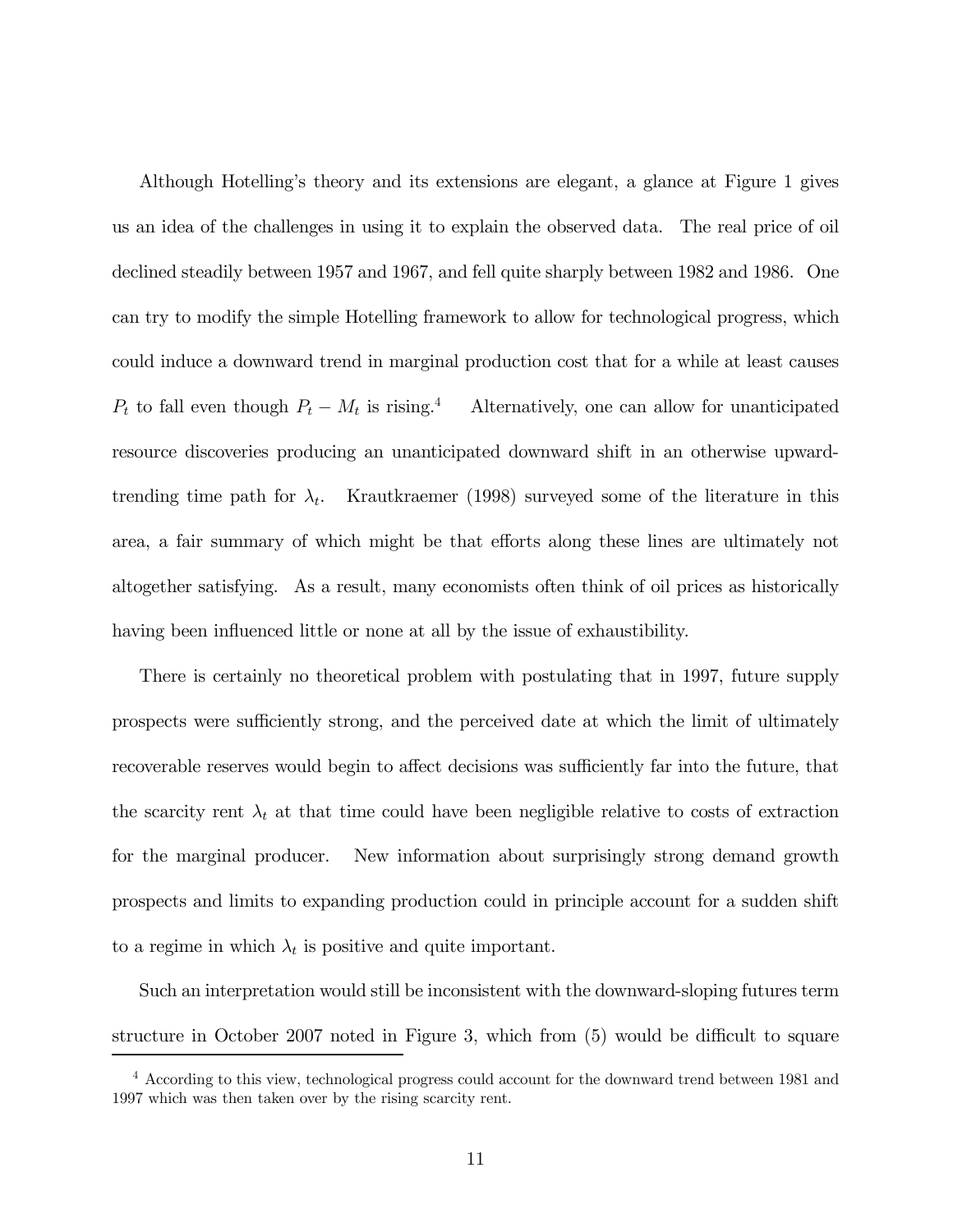with the view that  $\lambda_t$  comprises a significant component of  $P_t$  and furthermore is expected, as the theory predicts, to rise over time. On the other hand, it is sovereign governments rather than private firms that control the vast majority of remaining petroleum reserves, and although their decisions may not implement (7) perfectly, one can make a case that the intertemporal calculation has started to influence current production decisions. For example, Kuwait is facing increasing domestic political pressure to reduce production rates in order to preserve its resource for a longer period.5 And Reuters news service reported the following story on April 13, 2008:

Saudi Arabia's King Abdullah said he had ordered some new oil discoveries left untapped to preserve oil wealth in the world's top exporter for future generations, the official Saudi Press Agency (SPA) reported.

"I keep no secret from you that when there were some new finds, I told them, 'no, leave it in the ground, with grace from god, our children need it'," King Abdullah said in remarks made late on Saturday, SPA said.

Although the sharp run-up in price through June of 2008 might be consistent with a newly calculated scarcity rent, the dramatic price collapse in the fall is more difficult to reconcile with a Hotelling-type story.

<sup>5</sup> EIA, "Country Analysis Brief: Kuwait," November 2006.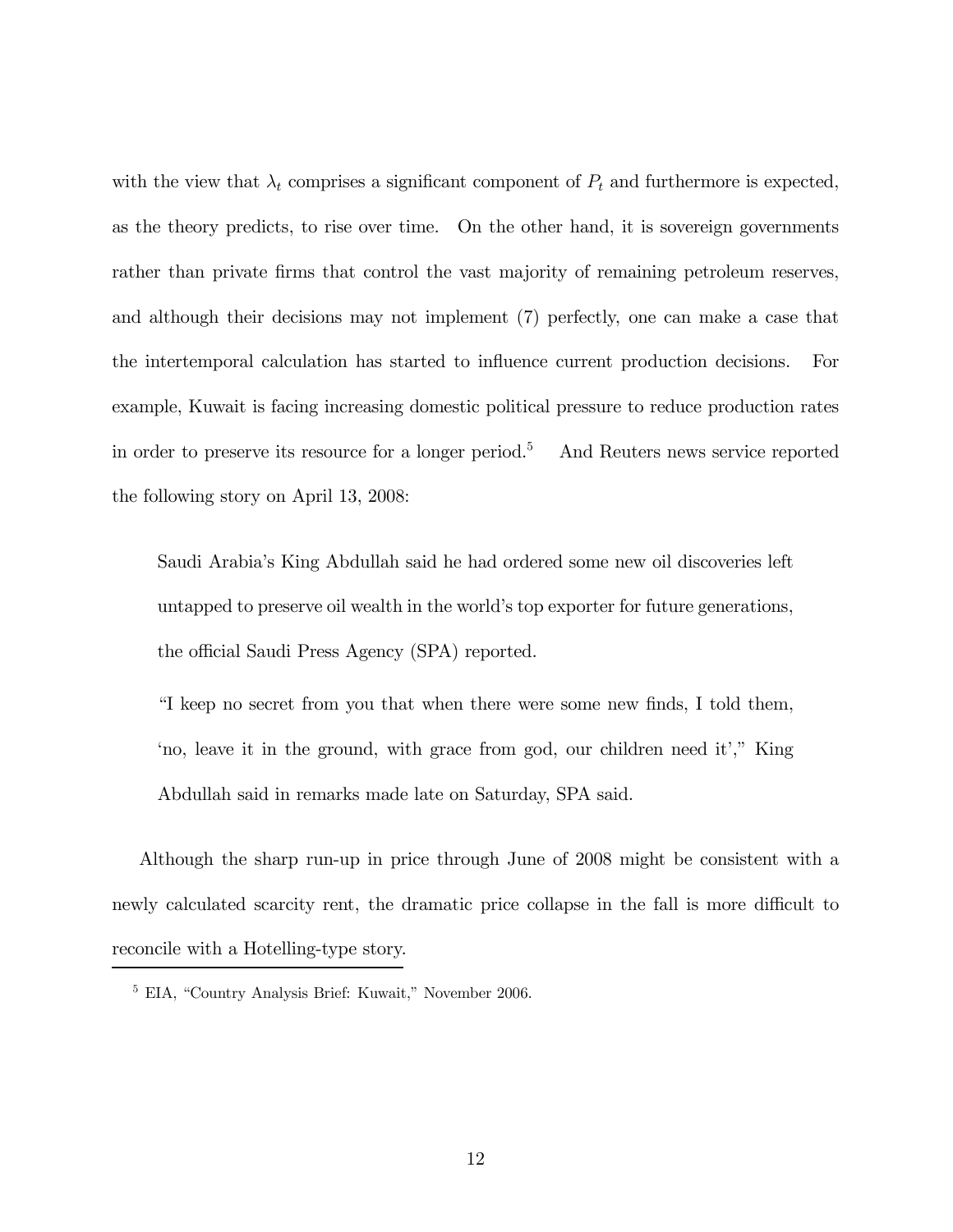### 3.4 Role of speculation.

Michael Masters, in testimony before the U.S. Senate in May 2008, estimated that assets allocated to commodity index trading strategies had risen from \$13 billion at the end of 2003 to \$260 billion as of March 2008. These funds hold a portfolio of near-term futures contracts (of which about 70% represent energy prices), following a strategy of selling the expiring contract the second week of the month and using the proceeds to buy the subsequent month's contract.

If investors were risk neutral and equally informed, we would not expect the volume on the buy side to have any effect on the price. In such a world, there would be an unlimited potential volume of investors willing to take the other side of any bets if the purchases were to result in a price that was anything other than the market fundamentals value. But with riskaverse investors or with differing information, the answer is a little different. For example, I might read your willingness to buy a large volume of these contracts as a possible signal that you know something I don't. Standard financial market micro-structure theory (e.g., Dufour and Engle, 2000) predicts that a large volume of purchases may well cause the price to increase, at least temporarily, until I have a chance to verify what the true fundamentals value would be. DeLong, et. al. (1990) described a case in which risk-averse investors would never fully arbitrage away ill-informed speculators who are simply pouring money into any asset that has recently experienced high rates of return. In the case of a product for which the Hotelling Principle applies, Jovanovic (2007) noted that self-fulfilling bubble paths could be indexed by the residual quantity of oil that never gets produced. Determining the current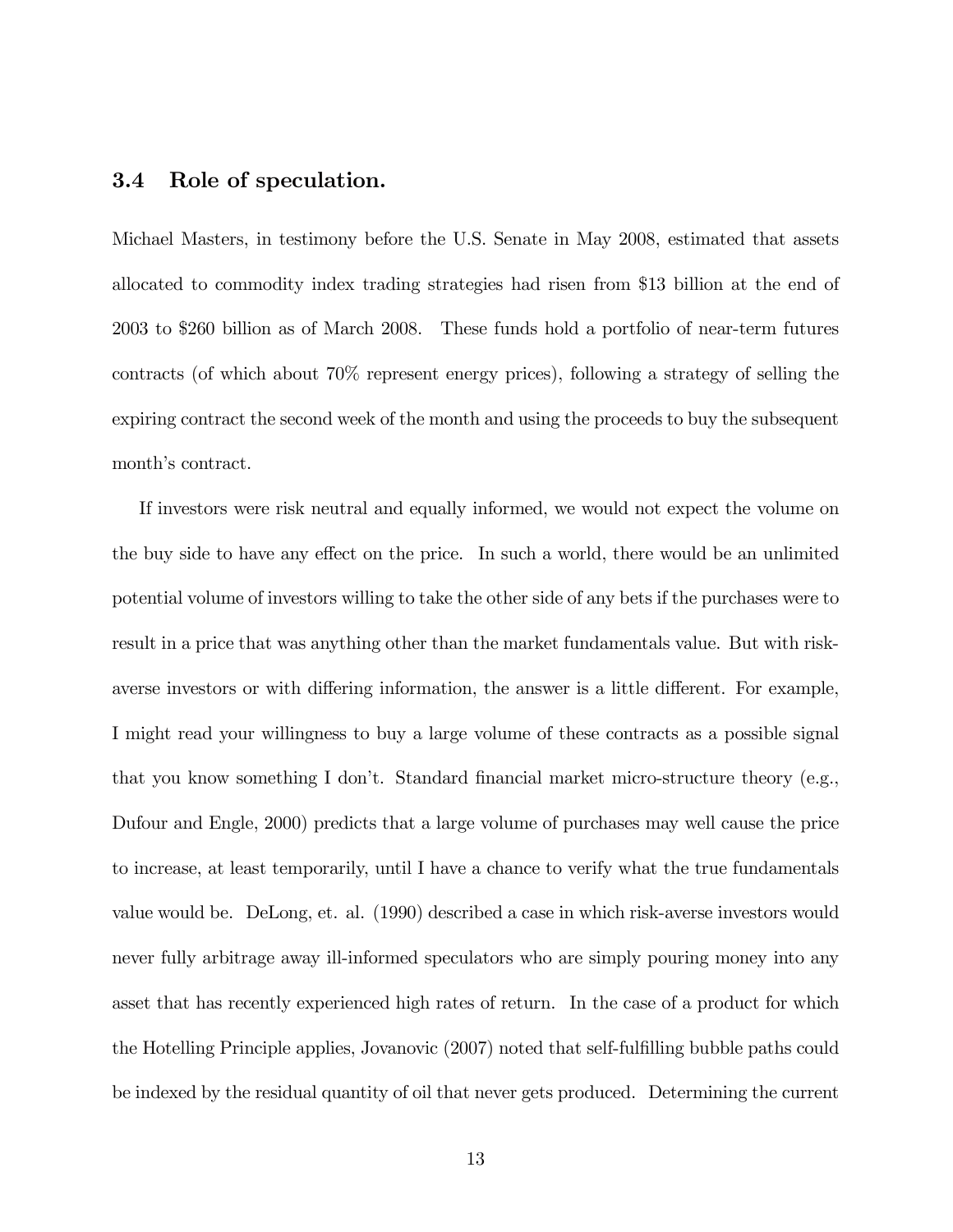price associated with hitting complete exhaustion (that is, the price path that satisfies the intertemporal Hotelling constraint) is a daunting task given real-world uncertainties, and one could imagine that considerable time might be required for any price impact of commodity "noise investor" speculators to be undone by other market participants.

Suppose we believed that speculation as a force in and of itself could succeed in driving the futures price up. The buyer of spot crude oil would be a refiner, whose primary decision given gasoline demand is an intertemporal one. It can meet that demand with crude oil that it purchases at the current spot price, or produce out of inventory buying its crude forward at the futures price. If the futures price were to increase with the spot price fixed, there would be a big increase in the demand for spot oil. If we thought of gasoline demand as completely price-inelastic in the short run, the demand curve for spot crude would shift up by \$1 per barrel when the futures price increased by \$1. As a result, the speculators who are selling the expiring near-term contracts would find that they have indeed made a profit in an environment in which an ever-increasing volume of futures purchases drives ever-increasing futures and spot prices.

Although it might appear that we have described a self-fulfilling speculative price bubble here, in reality it is not, because the demand for gasoline is in fact not completely price inelastic. Ultimately there are physical producers of crude oil and physical consumers of gasoline, and insofar as the activities of either have any response at all to the price, incentives for consumption would be reduced and incentives for production increased whenever the price of crude oil is driven up. For this reason, an ongoing speculative price bubble would have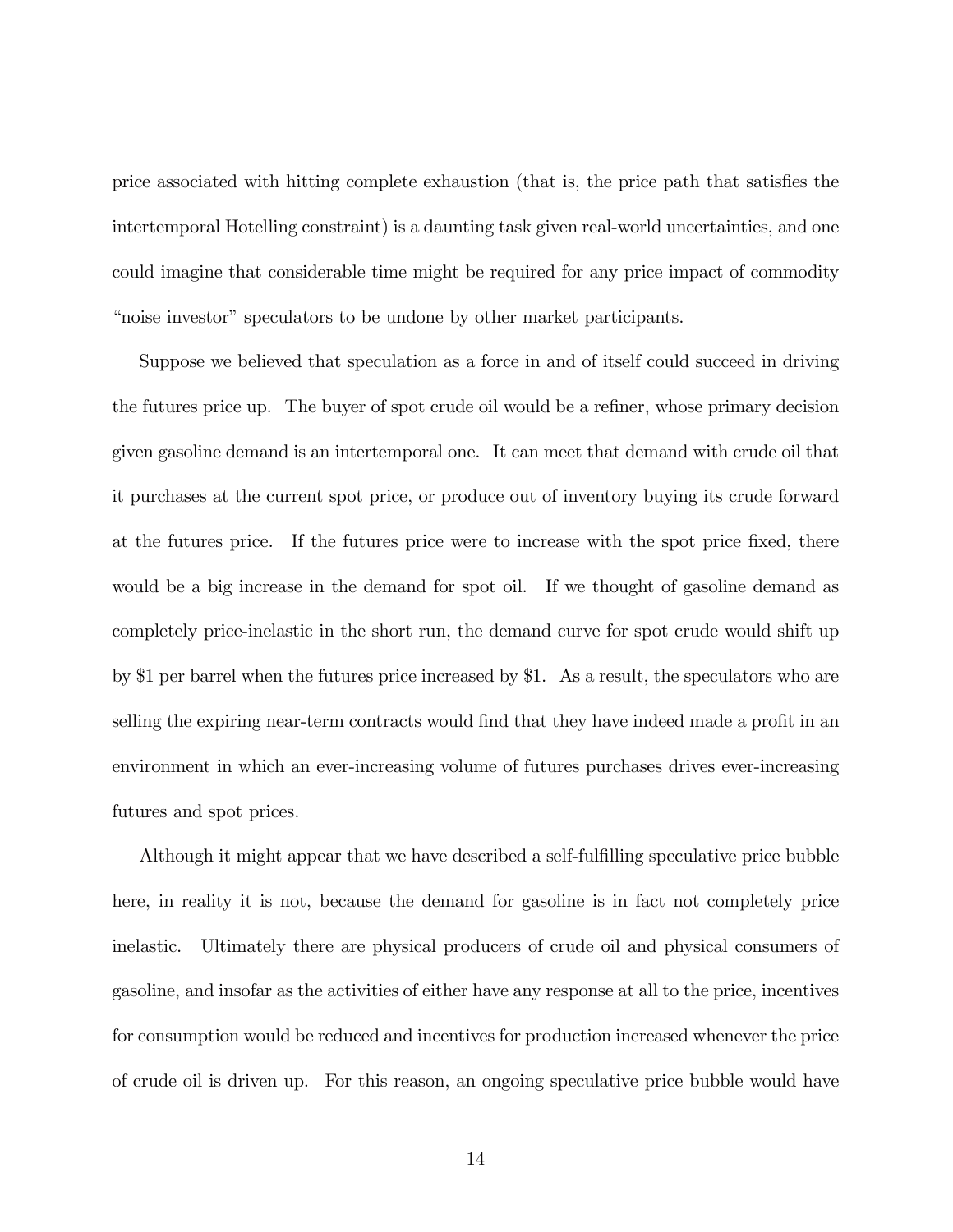to result in continuous inventory accumulation, or else be ratified by cuts in production. The former is clearly unsustainable, and if it is the latter, one might make the case that the supply cuts rather than the speculation itself has been the ultimate cause of the price increase.

To complete a "bubble" story, we would need to postulate that mispricing by the futures markets led producers of the physical product to keep the oil in the ground due to a miscalculation of the initial price associated with satisfying the Hotelling transversality condition. To assess this possibility further, we now take a detailed look at the fundamentals of demand and supply.

### 4 Petroleum demand.

#### 4.1 Price elasticity.

The demand price elasticity measures the percentage change in quantity demanded divided by the percentage change in price as we move along a given demand curve. Table 3 reports estimates of the price elasticity of gasoline demand from four separate literature surveys, which estimate the short-run elasticity to be around -0.25 and a long-run elasticity 2 or 3 times as large. If crude oil represents half the cost of retail gasoline, a 10% increase in the price of crude would translate into a 5% increase in the price of gasoline, and the demand elasticities for crude oil would be about half those for gasoline. Dahl (1993) and Cooper (2003) arrive at long-run demand elasticities for crude oil of -0.2 to -0.3 and short-run elasticities below -0.1.

Figure 4 reminds us why it is difficult to be completely convinced by any of these esti-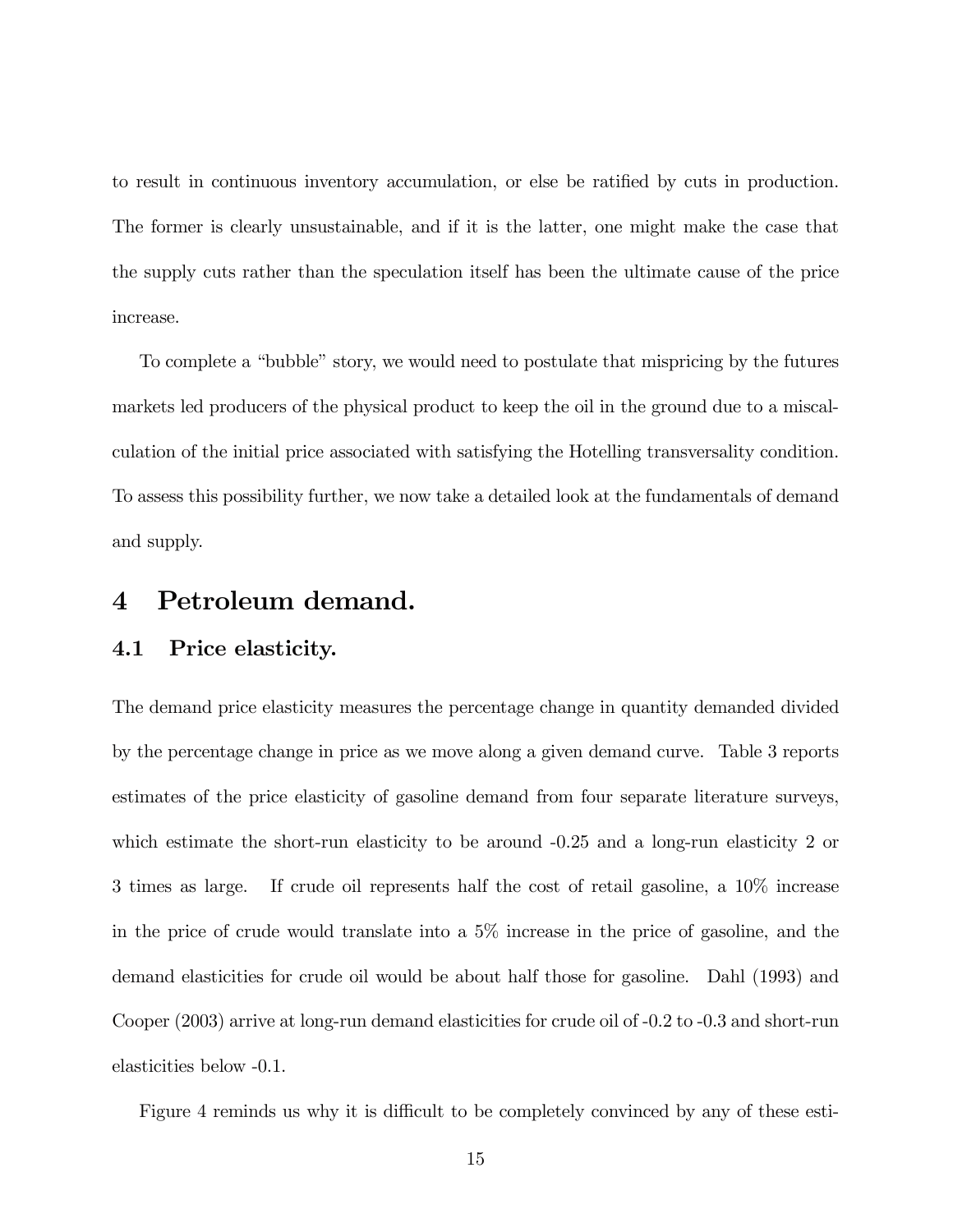mates. Both the supply and demand in any given year t are responding to any of a number of factors besides the current price. Important among these other factors are income (a key determinant of demand) and previous years' prices. The latter is important for both demand, since it can take many years for the fleet of existing cars to reflect changes in purchasing habits, and supply, since tremendous lead times are required between initial exploration and eventual production. In any given year, both the demand curve and supply curve are shifting as a result of these factors, and one cannot simply look at how price and quantity move together to infer anything about the slope of either curve. The common methodology of including lagged dependent variables in OLS regressions to distinguish between short-run and long-run responses is also problematic (Breunig, 2008).

Although we can not estimate the elasticity with much precision, Figure 5 illustrates why it has to be a small number. The horizontal axis measures the cumulative logarithmic change in real GDP at a given date relative to where it was in 1949, so that two years separated by a distance of 0.1 on the horizontal axis correspond to a growth of real GDP of about 10% between those two years. The vertical axis measures the cumulative logarithmic change in U.S. oil consumption. Despite the 5-fold fluctuations in oil prices over this halfcentury, it is rare to see much disturbance to the long-run trend of increasing oil use over time. The biggest exception occurs between 1978 and 1981, when U.S. oil consumption fell 16.0% while U.S. real GDP increased by 5.4%. This is one episode where one might clearly attribute this to the demand response to a shift in the supply curve brought about by exogenous geopolitical events, namely, a loss of Iranian production of 5.4 million barrels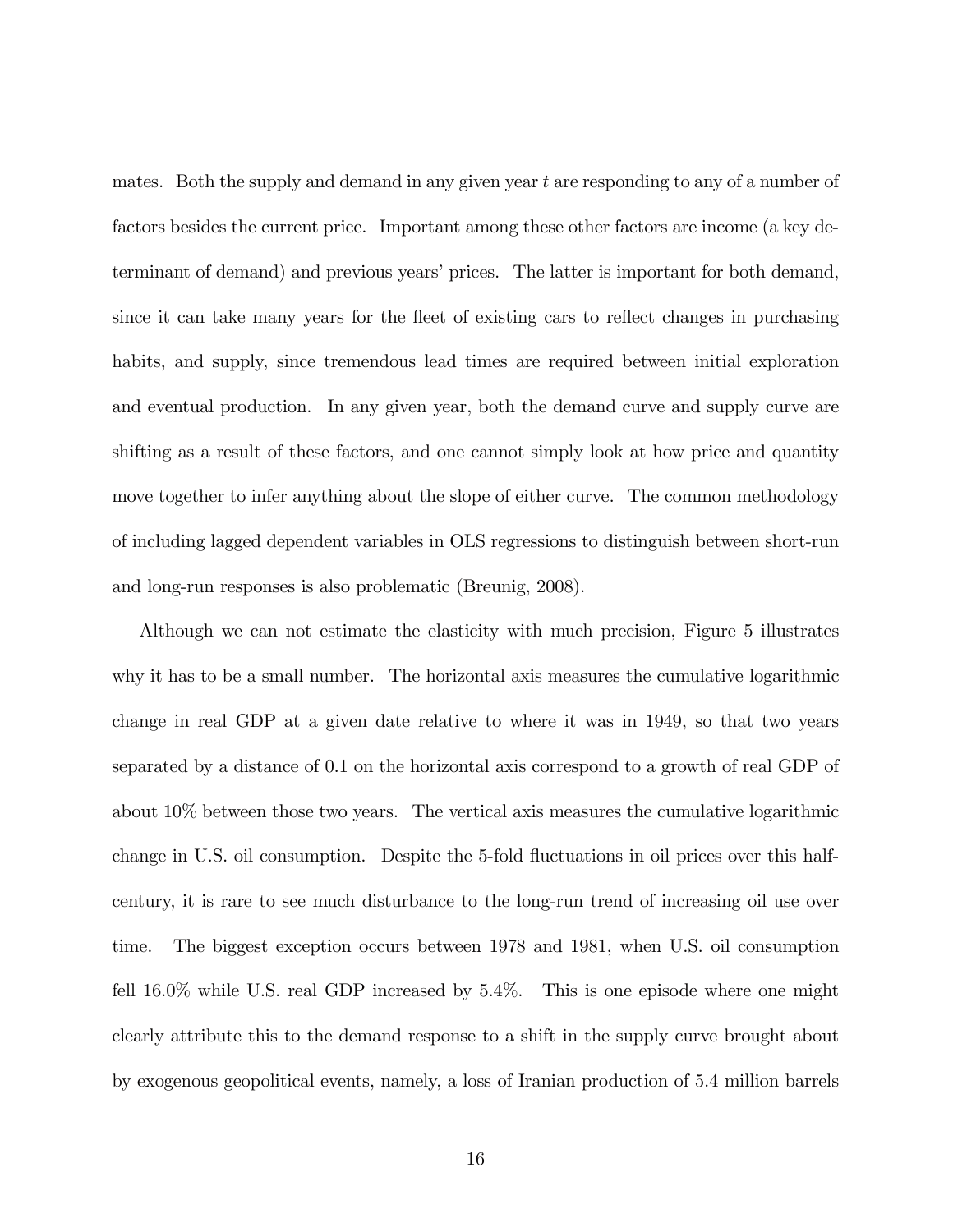per day in the immediate aftermath of the 1978 revolution, and an additional 3.1 mb/d drop from Iraq when the two nations subsequently went to war in 1980. In response to these supply disruptions, the real price of crude oil increased 81.1% (logarithmically) between January 1979 and the peak in April 1980. If we assumed a unit income elasticity, one would have expected oil consumption to have risen by  $5.4\%$  rather than declined by  $16\%$ , for a net decrease in quantity demanded of 21.4% and an implied intermediate-run price elasticity of

$$
\frac{\Delta \ln(Q)}{\Delta \ln(P)} = \frac{-0.214}{0.811} = -0.26,\tag{8}
$$

consistent with the consensus estimates in Table 3. On the other hand, the relative price of oil increased 88% (logarithmically) between January 2002 and January 2007, despite which U.S. oil consumption actually increased 4.5% between 2002 and 2007. With U.S. real GDP growth of only 14.1% over this period, it is difficult to reach any conclusion other than that the price-elasticity of demand is even smaller now than it was in 1980. For example, Hughes, Knittel, and Sperling (2008) estimated that short-run gasoline demand elasticity was in the range of -0.21 to -0.34 over 1975-1980 but between only -0.034 and -0.077 for the 2001-06 period, and conjecture that the falling dollar share of oil costs in total expenditures could be one cause behind that— Americans continued to buy oil, despite the high price, because they could afford to ignore the price changes more easily in 2006 than they could in 1980. Another possibility is that nontransportation uses of oil, which used to be much more significant than they are today, had more substitution possibilities than transportation.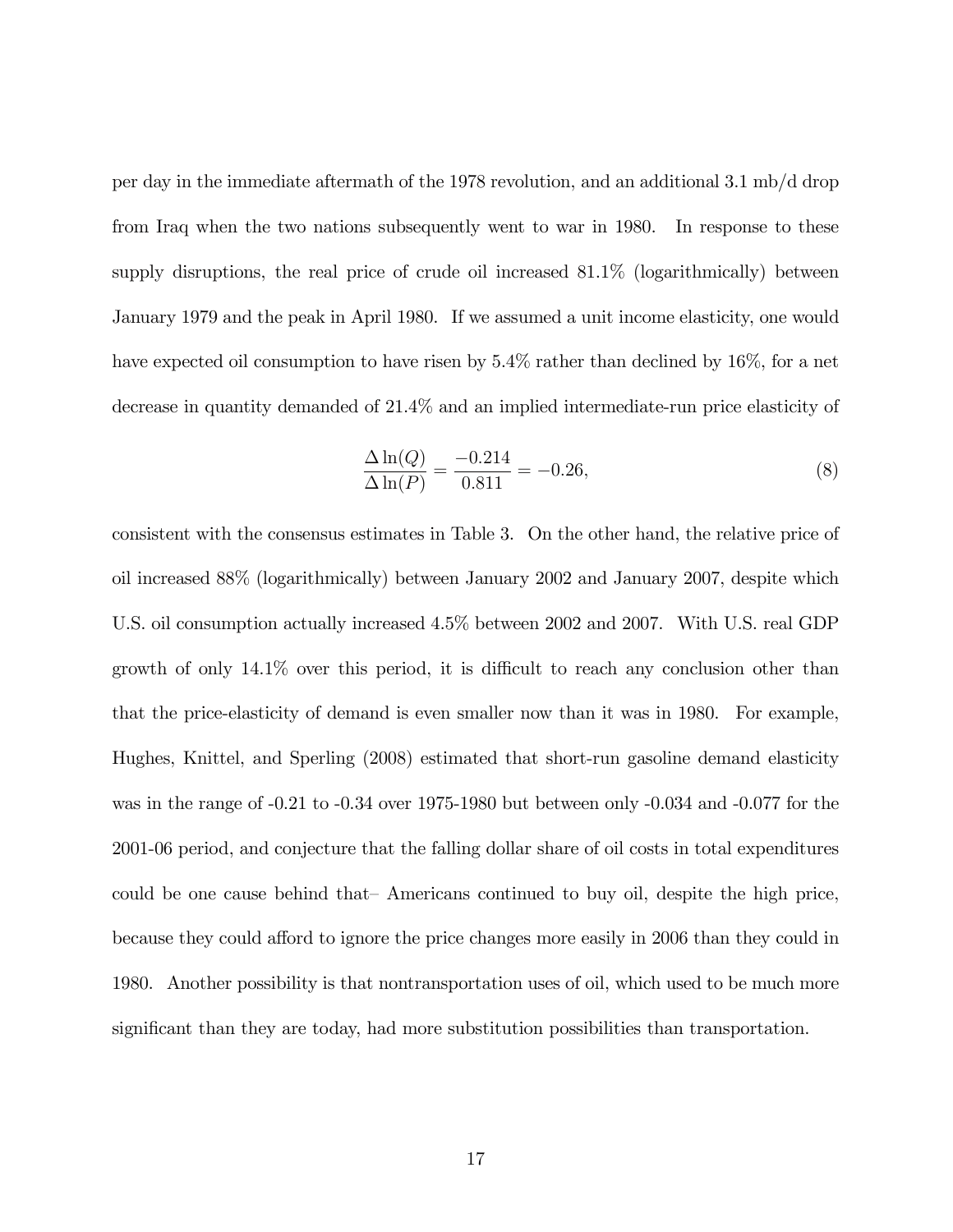### 4.2 Income elasticity.

If a 10% increase in gasoline production requires a 10% increase in oil input, one would expect similar income elasticities for crude petroleum and gasoline demand. Table 3 summarizes a number of studies of income elasticity, which typically arrive at a value near unity, which for a given price would be associated with all of the points in Figure 5 falling on the 45 degree line. In fact U.S. oil consumption grew faster than GDP over the first decade, consistent with an income elasticity of 1.2. The slope of the curve decreased slightly over the next decade, though the 1960s could still be claimed to be characterized by an income elasticity greater than unity. One then sees a significant adjustment following the 1973-74 oil shock and the much more dramatic 1979-82 adjustment already mentioned. It is interesting however that over the period from 1985-1997, oil use in percentage terms grew half as fast as real GDP, despite the fact that the real price of oil fell 43% over this period, suggesting that the income elasticity of U.S. petroleum demand has decreased significantly over time.

The combination of an income and price elasticity both well below unity accounts for the broad trends we see in the share of oil purchases in total expenditures over time. Price inelasticity means that if the price of oil goes up, total expenditures on oil go up. Income inelasticity means that as GDP goes up, the share of oil expenditures should fall. Figure 6 reveals that big price drops and growing GDP during the 1980s and 1990s together brought the dollar value of oil expenditures as a share of total GDP down to 1.1% in 1998, a small fraction of the 8.3% share reached at the peak in 1980. The price increases since 1998 brought the share back up to 5.6% for the first half of 2008.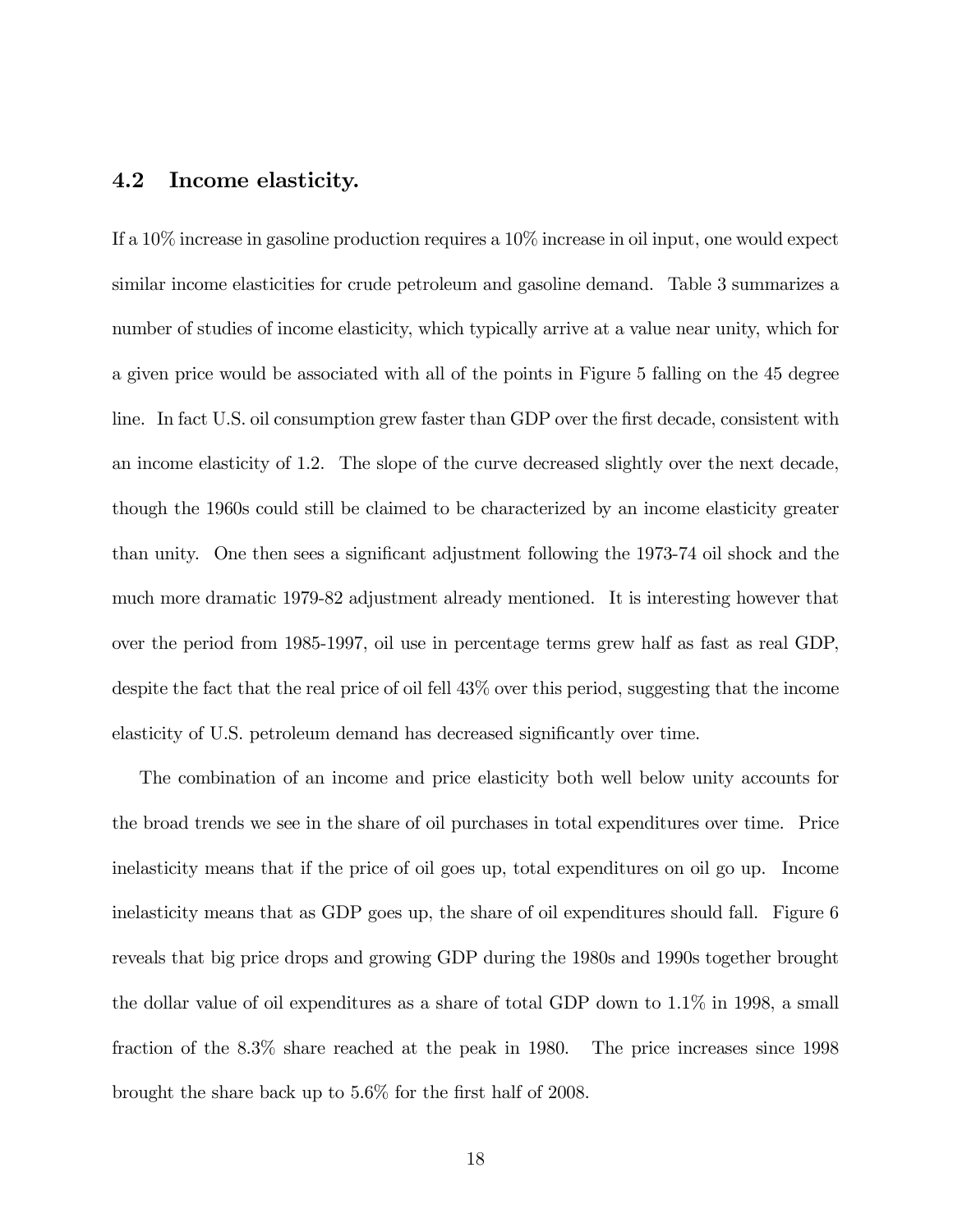The impression from U.S. data that the income elasticity has declined as GDP per person has increased is confirmed in data from a number of different countries. Figure 7 establishes that for a group of 11 important countries, the poorer the country was in 1960, the faster its growth in oil demand over the last half of the twentieth century. Gately and Huntington (2002) estimated an average income elasticity over 1971-1997 of 0.55 for 25 OECD countries but 1.17 for 11 other countries characterized by rapid income growth over the period and 1.11 for 11 oil-exporting countries.

And it is the latter countries from which petroleum growth is coming at the moment, aggravated by gasoline subsidies in many of the oil producing countries. Although the U.S. and Europe still account for almost half of all the oil used globally, these areas account for less than  $1/5$  of the increase in world consumption between 2003 and 2006.<sup>6</sup> Instead the growth is coming from the rapidly growing countries and oil exporters, with the countries in the Middle East accounting for 17% of the growth and China alone accounting for 33%. China's demand grew at a phenomenal 7.2% annual logarithmic rate between 1991 and 2006. If that trend were to continue, by 2020 China would be consuming 20 million barrels per day (about as much as the U.S. is currently consuming), and by 2030 that would have doubled again to 40 mb/d (see Figure 8).

Are such extrapolated demand figures plausible? Despite its remarkable growth already, China still has a long way to go before we might expect the income elasticity of oil demand to fall significantly. During 2006, China used about 2 barrels of oil per person. For

<sup>6</sup> World consumption numbers were taken from Energy Information Administration, "World Petroleum Consumption, Most Recent Annual Estimates, 1980-2007".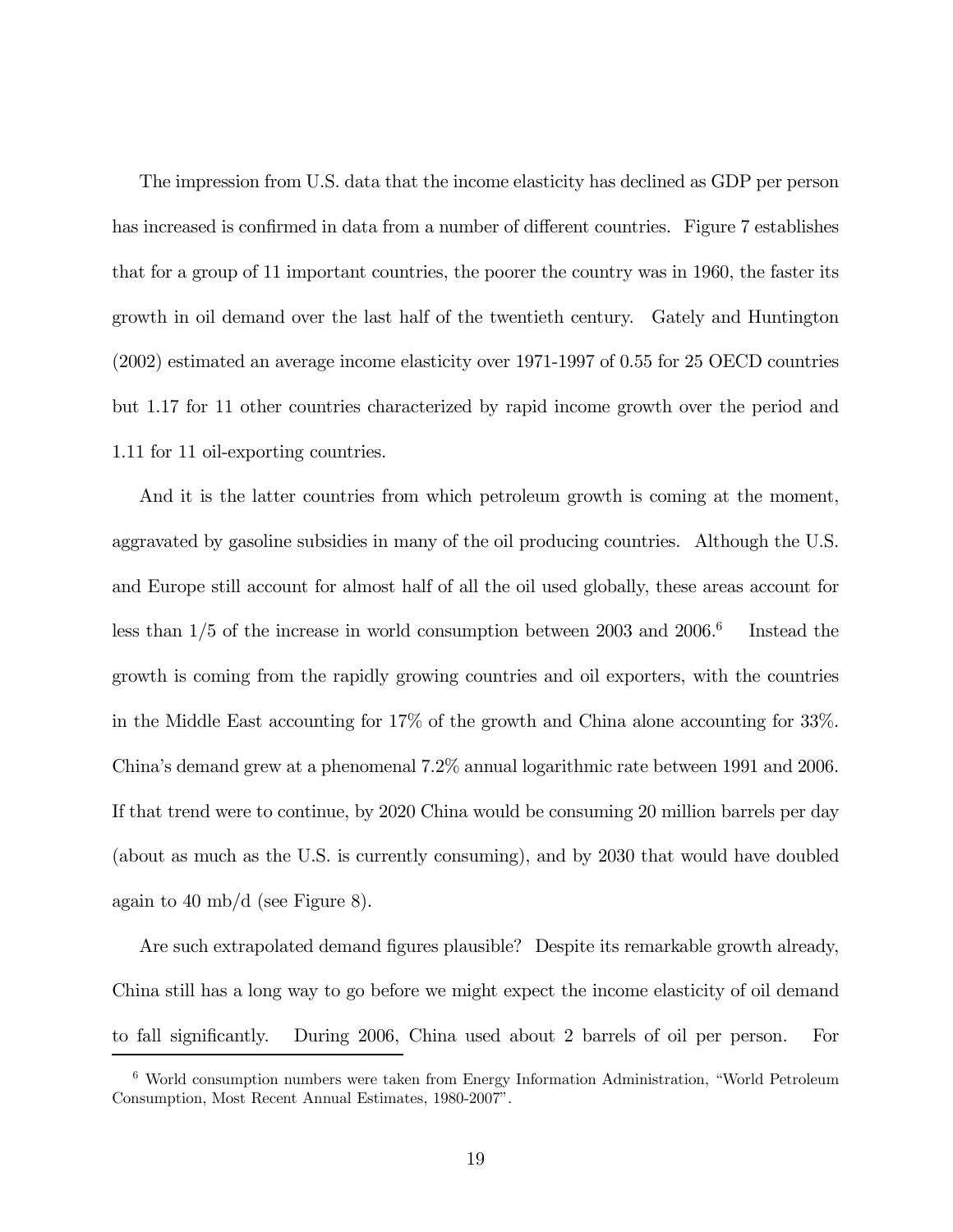comparison, Mexico used 6.6— Chinese oil consumption could triple and they'd still be using less per person than Mexico is today. The U.S. used almost 25 barrels per person. There were 3.3 passenger vehicles per 100 Chinese residents in 2006, compared with 77 in the United States.7

But is the world capable of producing oil in such volumes? We turn to this question in the next section.

## 5 Petroleum supply.

Figure 9 plots global oil production levels over the last quarter century. Global production has stagnated over the last three years. Given the strong demand growth from China and the Middle East, that required a big increase in price to restore equilibrium. The key question is why supply failed to increase.

## 5.1 The role of OPEC.

Although there was once a time in which a few oil companies played a big role in world oil markets, that era is long past. ExxonMobil, the world's largest private oil company, produced 2.6 mb/d of oil in 2007, which is only 3.1% of the world total. The combined market share of the 5 biggest private companies is less than 12%. In the modern era, it is sovereign countries rather than private companies who would be calling the shots.

The Organization of Petroleum Exporting Countries includes 12 of the important oil pro-

<sup>7</sup> U.S. statistics are from the Bureau of Transportation Statistics, Chinese kindly provided me by Maximilian Auffhammer. For more details see Auffhammer and Carson (2008) and Congressional Budget Office, "China's Growing Demand for Oil and Its Impact on U.S. Petroleum Markets," 2006.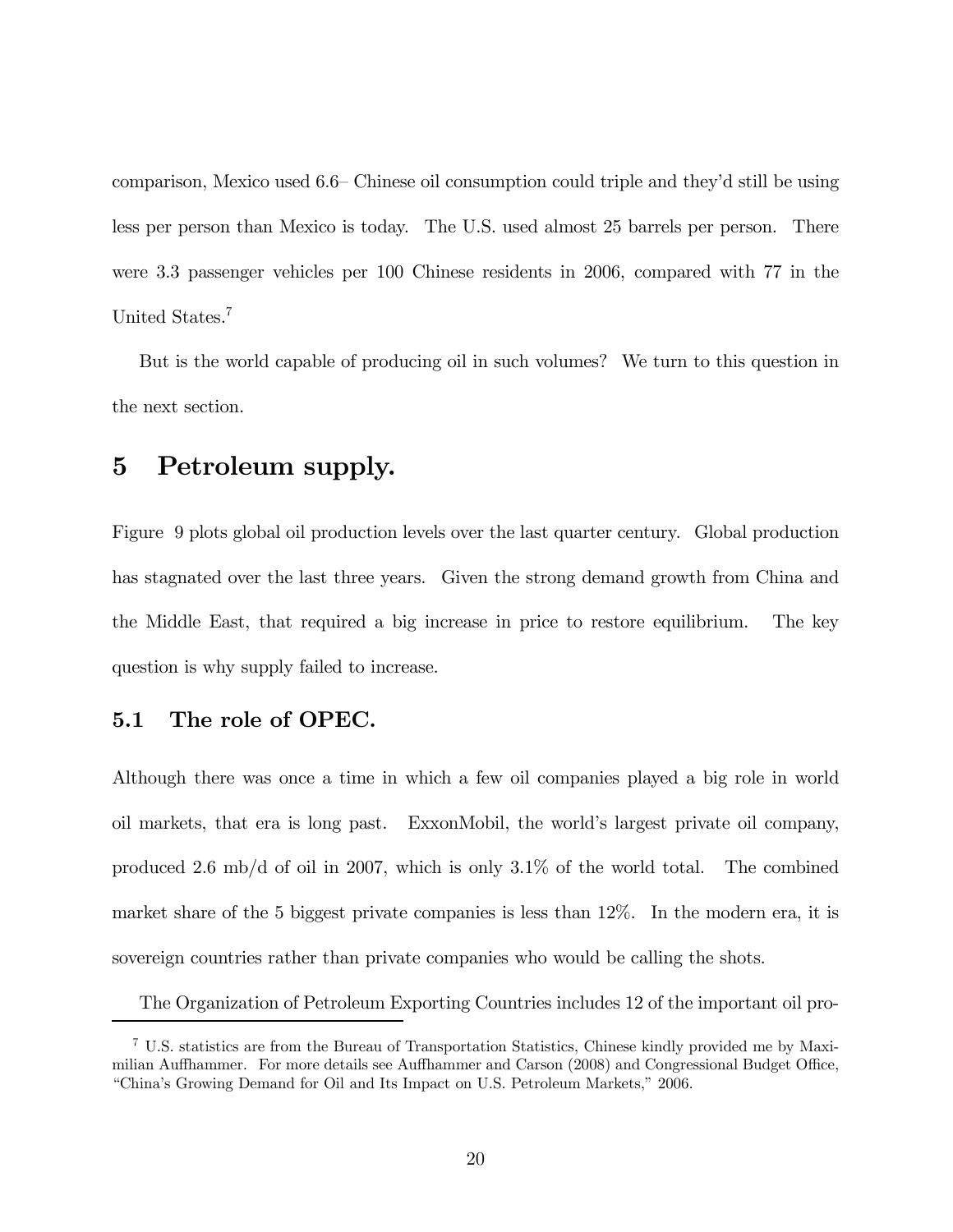ducing countries, two of which (Angola and Iraq) are currently not participating in OPEC's production agreements. The OPEC-10<sup>8</sup> produced  $36.7\%$  of total world liquids production in 2007, of which Saudi Arabia alone accounted for 12.1%. The 1.3 mb/d increase in production outside of these 10 countries during 2006 and 2007 was just offset by decreases within the OPEC-10.

If OPEC were operating as an effective cartel, in the absence of a Hotelling scarcity rent it would try to set the marginal revenue for the group equal to the marginal cost. The marginal revenue for the group associated with producing one more barrel of oil would be calculated as the price of that barrel minus the revenue that OPEC would lose if to sell that marginal barrel it had to lower the price to all its previous buyers. By contrast, the marginal revenue for an individual OPEC member would be the price minus the lost revenue to the member. Because any one member is a small fraction of the entire group, the marginal revenue for an individual member is always a bigger number than the marginal revenue for the group as a whole. As a consequence, if group marginal revenue is set equal to marginal cost, individual marginal revenue is greater than marginal cost, meaning there would always be an incentive for members to try to "cheat" on the cartel's production decisions, producing a little more for themselves than the group agreed. An effective cartel requires some mechanism to deter such behavior.

Alhaji and Huettner (2000) reviewed 13 studies, only 2 of which found statistical support

<sup>8</sup> The OPEC-10 are Algeria, Indonesia, Iran, Kuwait, Libya, Nigeria, Qatar, Saudi Arabia, United Arab Emirates, and Venezuela. One of these (Indonesia) has actually become a net oil importer in recent years. Data are from EIA, "World Production of Crude Oil, NGPL, and Other Liquids, and Refinery Processing Gain".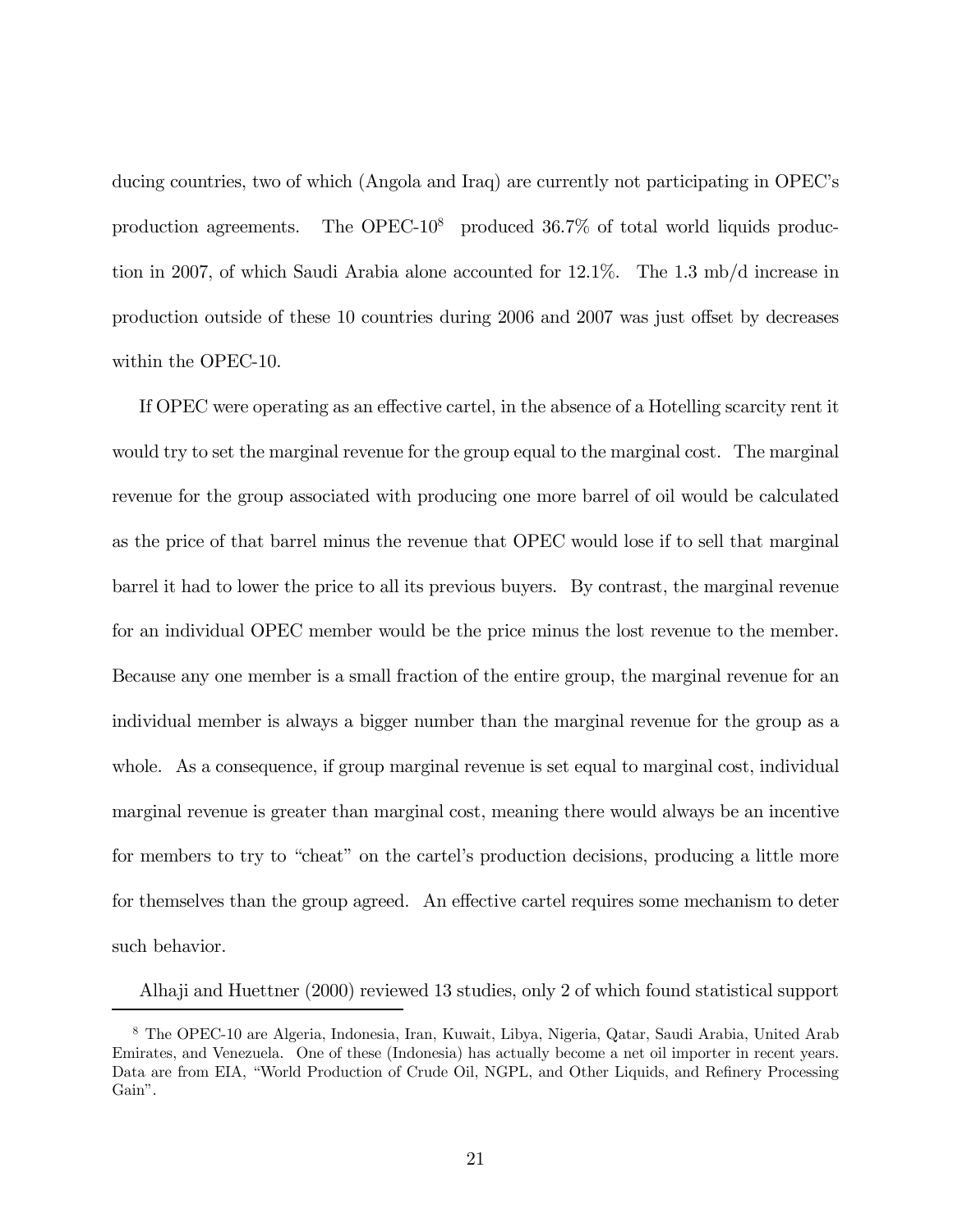for the cartel hypothesis. Smith (2005) discussed the lack of power of traditional tests, and rejected both traditional cartel and competitive models in favor of a cartel weighed down by the cost of forging and enforcing consensus.

Updated evidence on why a traditional cartel interpretation is difficult to defend is provided by Figure 10, which plots the quotas and actual production levels for the 5 biggest  $OPEC$  producers.<sup>9</sup> There is only a loose correspondence. In recent years, Kuwait has consistently produced more than its quota and Venezuela has consistently produced less. Saudi Arabia was well above its quota during 2004-2005 and Iran well below its during 2006. In fact, the "quotas" and measured production levels are themselves fairly vague. The Energy Information Administration, International Energy Agency, and private organizations such as Platts all have different estimates of what the actual production numbers are. In the description of quotas that is posted on the OPEC website, the quotas for 1996-2006 are all described in terms of actual production levels for each country, whereas the new policies implemented November 2006 are described in terms of changes from previous quotas rather than new target levels, apparently reflecting a tacit acknowledgement that deviations of actual production figures from earlier quotas were quite large, and making the new guidelines such as a 176,000 b/d cut for Iran from some unspecified previous level— having even less clarity in terms of what was required than those that had been in place earlier. For the current guidelines implemented November 2007, OPEC seems to have given up even on

<sup>9</sup> Note that these production numbers exclude lease condensates, which is the definition with the closest correspondence to the published OPEC quotas. If were were to include lease condensates, the apparent widespread "cheating" would be even more dramatic.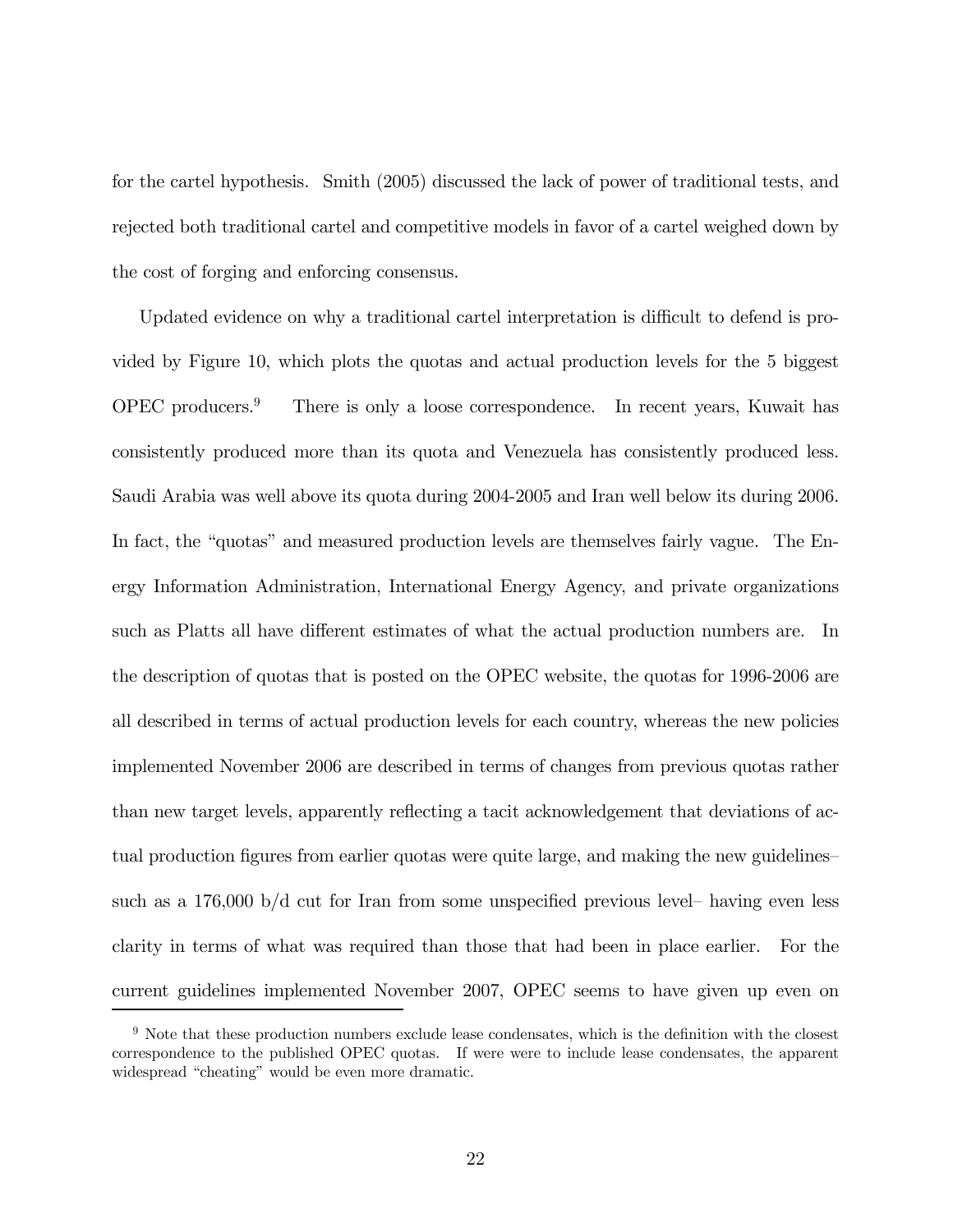this, and has announced a simple aggregate target of 27.253 mb/d target for the OPEC-10 without specifying who is supposed to produce what. The only publicly available numbers I have seen on how this 27.253 figure is supposedly allocated among the OPEC members comes from an anonymous website calling itself "Saudi Oil Production," whose numbers are used for the final values in Figure 10. It is clear that for these numbers in particular, it is the quotas that have moved to match the production rather than the other way around.

It is hard to find any clear monitoring or enforcement mechanism for implementing OPEC's announcements, which instead seem to have more of the character of each country deciding what it wants to do anyway and the organization then making an announcement of the collection of those individual decisions. Under such a view, the announcements of the group then serve mainly political interests, giving countries like Iran and Venezuela an opportunity to appear to their domestic constituencies to be fighting for higher oil prices, and giving countries like Saudi Arabia an ability to spread the blame for its decisions over a broader group.

Since Saudi Arabia alone accounts for a third of the production from the OPEC-10, one might alternatively consider the hypothesis that the kingdom makes a calculation based on its unilateral monopoly power, with the rest of the world producing on a more competitive basis. The condition for Saudi marginal revenue to equal its marginal cost can be written<sup>10</sup>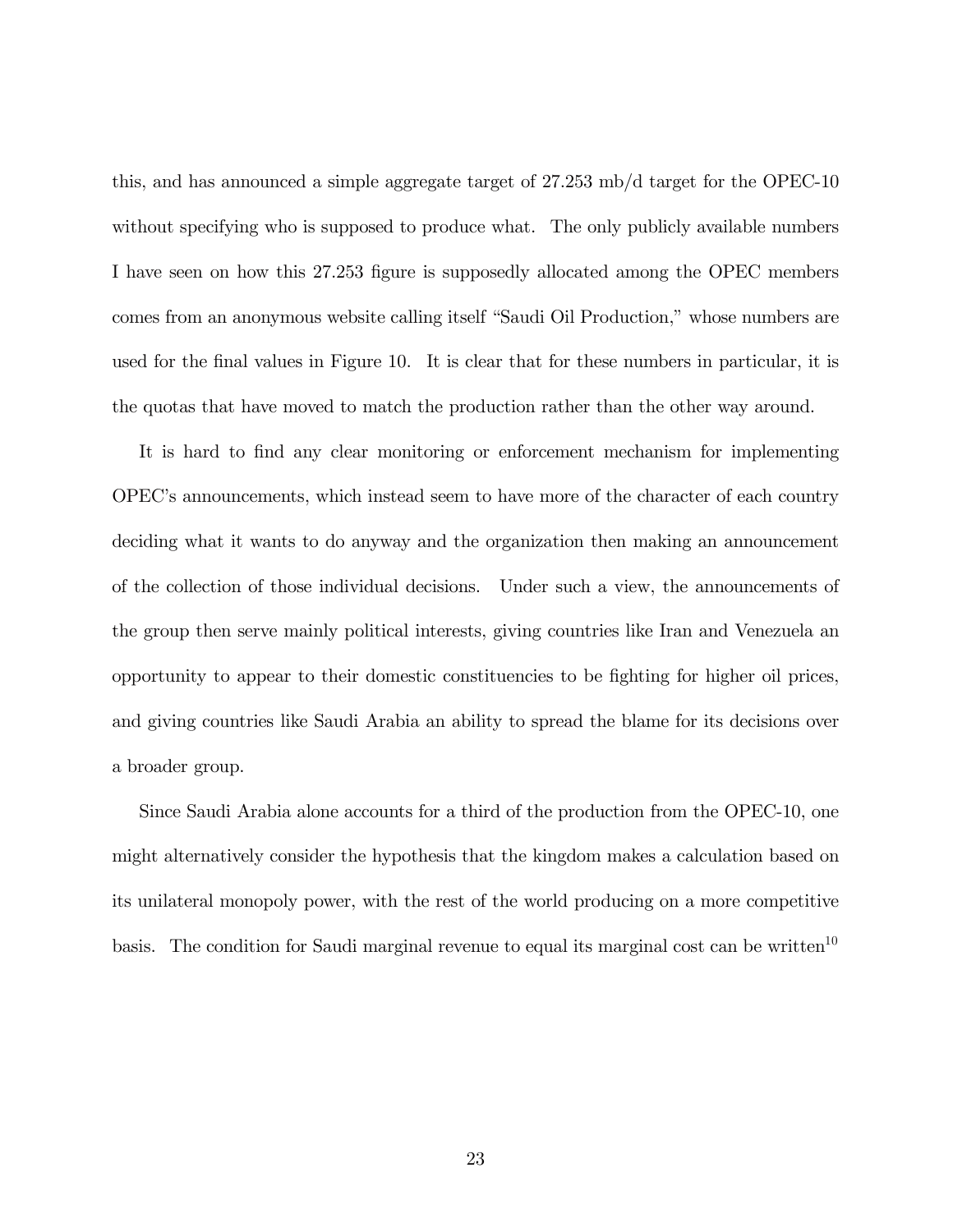$$
P\left(1+\frac{1}{\varepsilon_S}\right) = M_S
$$

where P denotes the price of oil,  $\varepsilon_S$  the price-elasticity of demand for Saudi oil, and  $M_S$  the kingdom's marginal cost of production. Note further that if the Saudis control a share  $\kappa_S$ of the global market and the global demand elasticity is  $\varepsilon_G$ , then

$$
\varepsilon_S = \varepsilon_G/\kappa_S
$$

since a 1% increase in Saudi production would only be a  $\kappa_S$  percent increase in global production. Hence in the absence of a scarcity rent the Saudis' objective would be to set a markup of price over marginal production cost of

$$
\frac{P}{M_S} = \frac{1}{1+\frac{\kappa_S}{\varepsilon_G}}.
$$

Suppose we used the price-elasticity estimate of  $-0.26$  derived in  $(8)$  for illustration. With a Saudi global share of  $\kappa_S = 0.12$ , we would expect a markup of

$$
\frac{1}{1 + \frac{\kappa_S}{\varepsilon_G}} = \frac{1}{1 - \frac{0.12}{0.26}} = 1.86.
$$
\n(9)

If, as in Horn (2004), we assumed a marginal production cost of \$15/barrel, that would imply an oil price of \$28. Note further that the 0.26 estimate was an intermediate-run elasticity. It is the long-run elasticity that should be used in a formula like this one, in which case

$$
MR = \frac{\partial (P(Q) \cdot Q)}{\partial Q} = P\left(1 + \frac{Q \partial P}{P \partial Q}\right) = P\left(1 + \frac{1}{\varepsilon}\right).
$$

<sup>10</sup> Note marginal revenue can be written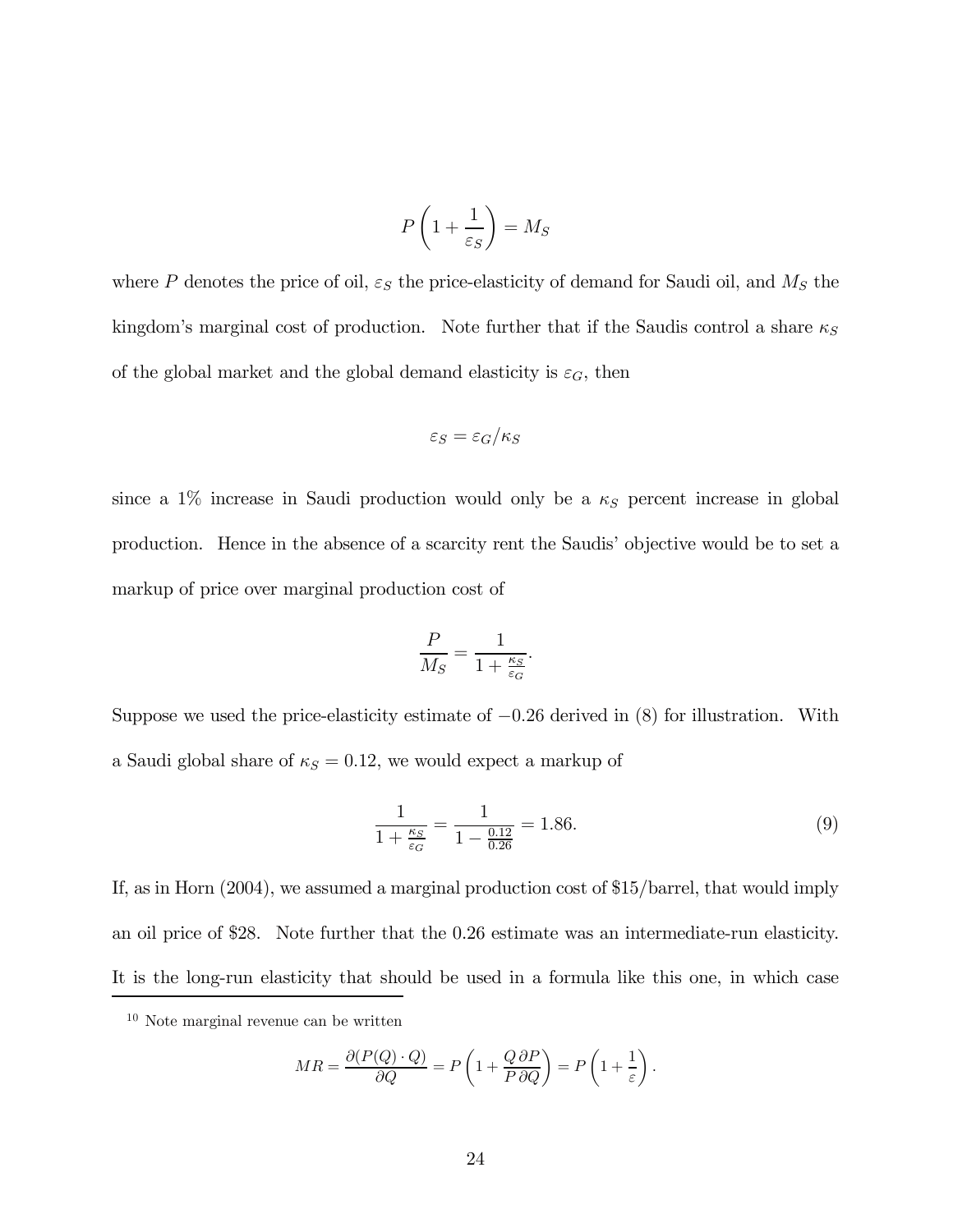the predicted price would be even lower. The above calculation also assumed zero supply elasticity from sources outside of Saudi Arabia; adding these would again give us a smaller markup than calculated in (9).

On the other hand, we noted above that oil demand may have become less price elastic over time, in which case the predicted price would increase. Indeed, as the elasticity  $\varepsilon_G$  in (9) approaches −0.12, the predicted price goes to infinity, and the Hughes, Knittel and Sperling (2008) recent estimates imply a gasoline elasticity smaller in absolute value than 0.12 (and therefore an even smaller elasticity for crude). It certainly is the case that Saudi production decreased in 2006 and 2007 (see the top panel of Figure 10), and this has undoubtedly made a contribution to the 2008 price increase. However, if this is indeed the explanation for the 2008 run-up in prices, it raises the question of why no one elsewhere in the world is able to produce oil for under \$100 a barrel to undercut the hypothesized Saudi monopoly price. We turn in the next section to an investigation of global prospects for increasing oil production.

### 5.2 Long lead times.

There are enormous lead times between the initial discovery of a new oil reservoir and the time at which the new oil is actually being delivered to a refinery to use. These lags mean that, in the absence of significant excess production capacity, the short-run price elasticity of oil supply is also very low, another factor contributing to the potential price implications of supply disruptions. The thin line in Figure 9 plots a linear time trend fit to global oil demand over 1983-2003. Oil use actually grew much faster than this trend during 2001- 2005, and in fact remains above the trend as of the time of this writing. One possibility is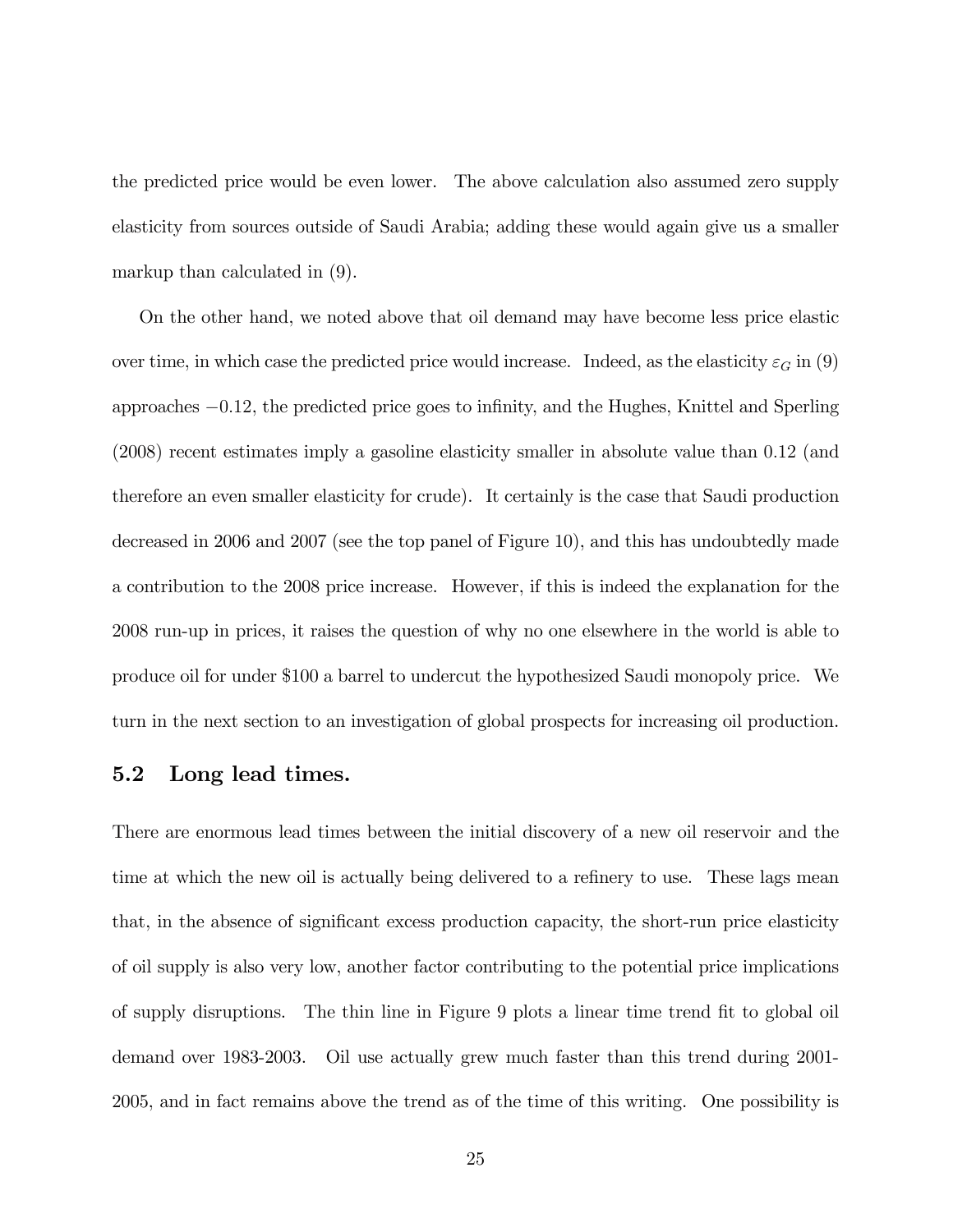that the strength of global demand caught producers by surprise, and that some time would be required for the necessary investments to catch up. But there are longer run challenges that are relevant as well.

### 5.3 The challenge of depletion.

There are a variety of measures that can be taken to increase production from an existing field or increase the percentage of original oil in a given reservoir that is ultimately uncovered. These options include drilling additional wells at alternative locations and pumping in water or carbon dioxide to maintain pressure. New wells typically cause the production profile of a given field to increase in the initial phase of development. However, as more oil is removed, less remains in the original deposit and it becomes increasingly difficult to continue to extract oil at the same rate. In a given field, one inevitably observes a profile of initial increasing production flow rates followed by eventual decline. To keep total production increasing, it is necessary to find new fields continuously. Historically this has been achieved by moving to new geographical areas.

The top panel of Figure 11 displays this pattern for the rich oil producing areas in Texas, from which production has been in steady decline since 1972. Production from the Prudhoe Bay supergiant field in Alaska (middle panel) has declined on average by 8.5% per year since 1988. Overall, U.S. production today is about half of what it was in 1971.

Figure 12 documents that this fall in U.S. production has not been for a lack of effort. In the 1980s, the U.S. was producing less oil using 3 times as many wells as in the 1970s. We have also made a steady transition to relying on offshore oil and deeper wells.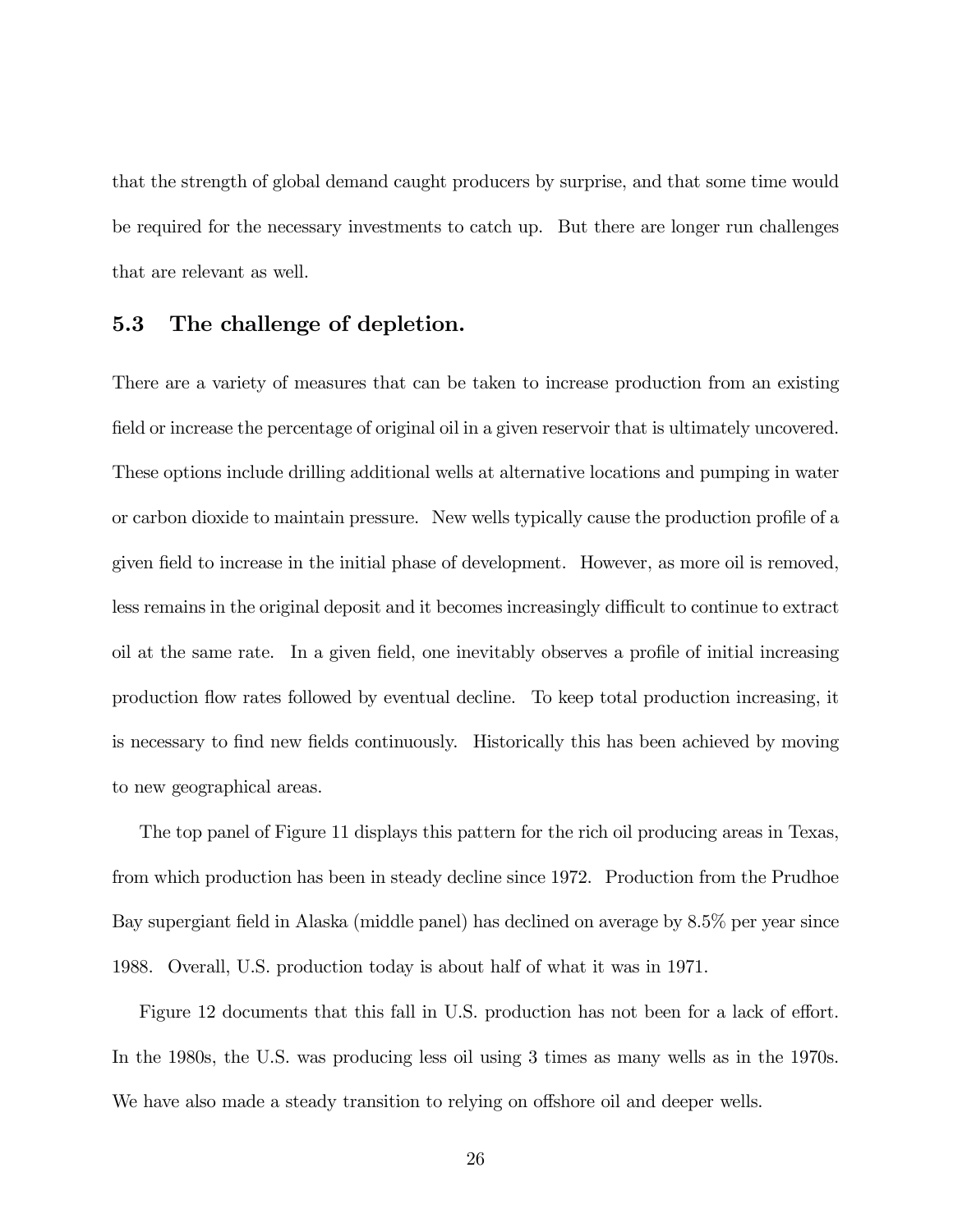A number of the producing areas outside the U.S. are also unambiguously now in decline. As shown in Figure 13, production from the United Kingdom and Norway has declined by 7% per year since 2002. Mexico's Cantarell complex, second only to Saudi Arabia's Ghawar in terms of its contribution to recent production levels, is dropping precipitously. China, like the U.S., was once a net petroleum exporter. Production from its three largest fields is now in decline (Kambara and Howe, 2007), though new Chinese fields have so far been sufficient to allow total Chinese production to increase modestly despite the maturity of its major producing areas. Again, it is hard to deny that declining production from the mature Chinese fields has been a factor influencing the recent course of world oil prices.

Saudi production, shown in the top panel of Figure 14, has historically exhibited considerable variation, as the kingdom dropped production in times of slack demand to keep prices from falling, and raised production to moderate the price increases occasioned by historical disruptions from Iran and Iraq. This behavior on the part of Saudi Arabia helped to make the global supply curve considerably flatter than it otherwise would have been during the era when the kingdom had lots of excess capacity. The drop in Saudi production since 2005, however, appears to represent a different regime, since these began at a time of rapidly rising prices and stagnating production elsewhere. At a minimum, this is a radically different concept of "price stabilization" than seems reflected in earlier Saudi behavior, and may indicate that, despite official statements to the contrary, the Saudis' excess production capacity has been eroded. The production declines coincided with a doubling in the number of their active oil rigs, leaving some to speculate that the magnificent Ghawar oil field has begun to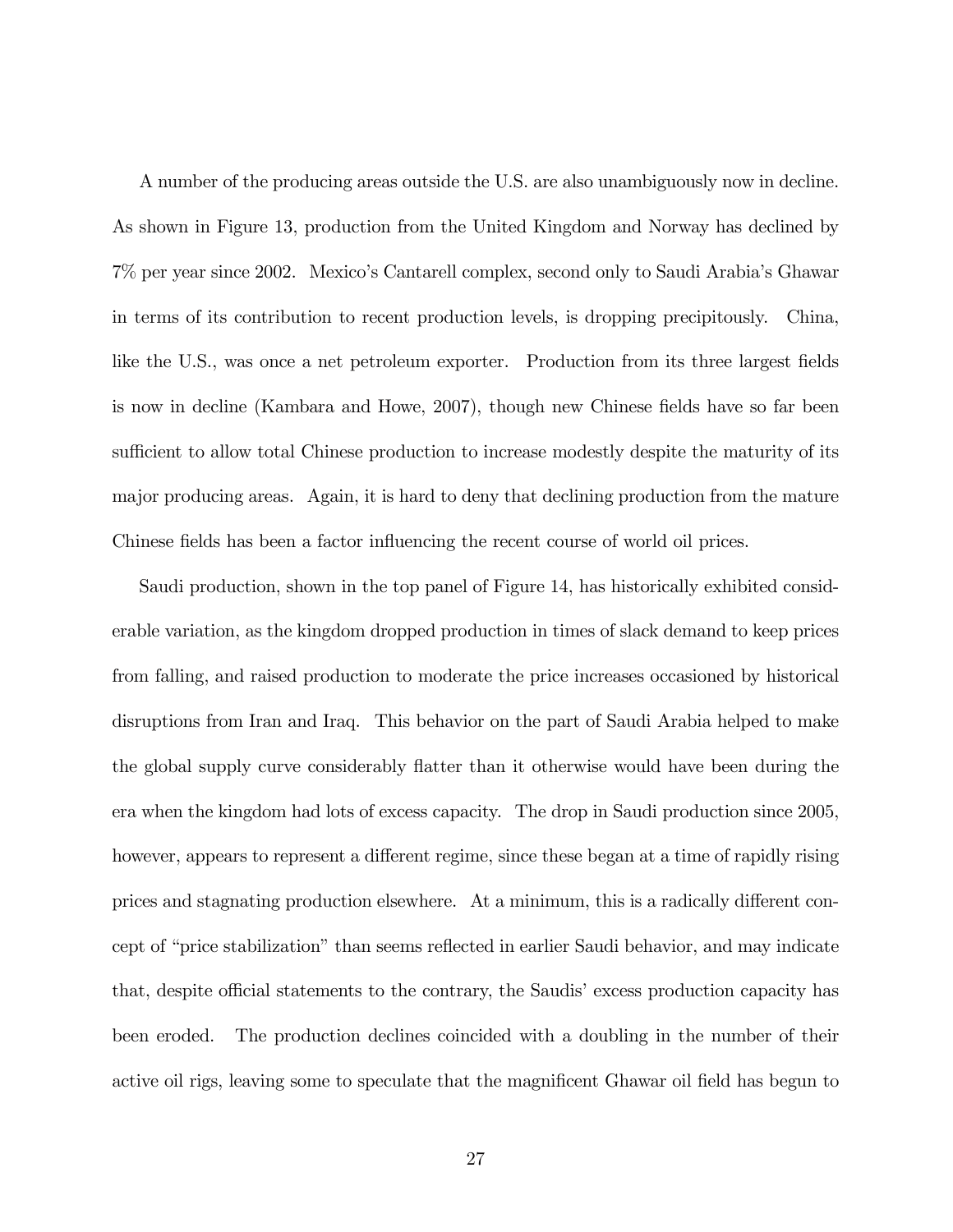decline. The necessary data to confirm or refute that conjecture are not publicly available. But it seems likely that if production from Ghawar has indeed already started to decline, the peak in global production cannot be far off.

Apart from geological considerations, political instabilities and mismanagement have also made a contribution to declining production in places such as Iraq, Nigeria, Iran, Venezuela, Mexico, and Russia. But there is an interaction between such "above-ground risks" and resource depletion as well— insofar as it is not feasible to increase production from the historically stable regions, the world has been forced to depend increasingly on less reliable producers.

At any given point in history, some of the world's producing fields are well into decline, some are at plateau production, and others are on the way up. It is not clear what "average" or "typical" decline rate would be appropriate to apply to aggregate global production, but a plausible ballpark number might be  $4\%$ .<sup>11</sup> That means that in the absence of new projects, global production would decline by 3.4 mb/d each year. To put it another way, a new producing area equivalent to current annual production from Iran (OPEC's second biggest producer) needs to be brought on line every year just to keep global production from falling.

Despite these discouraging observations, a field-by-field analysis of new projects would leave one still quite optimistic about near-term oil supplies. An open-source web database<sup>12</sup>

 $11$  A 2008 study by Cambridge Energy Research Associates estimated the global decline rate to be  $4.5\%$ (Wall Street Journal, January 17, 2008). The IEA's World Energy Outlook 2007 assumed a decline rate of 3.7% for their baseline calculations, while noting "But decline rates may, in fact, turn out to be somewhat higher" (page 84).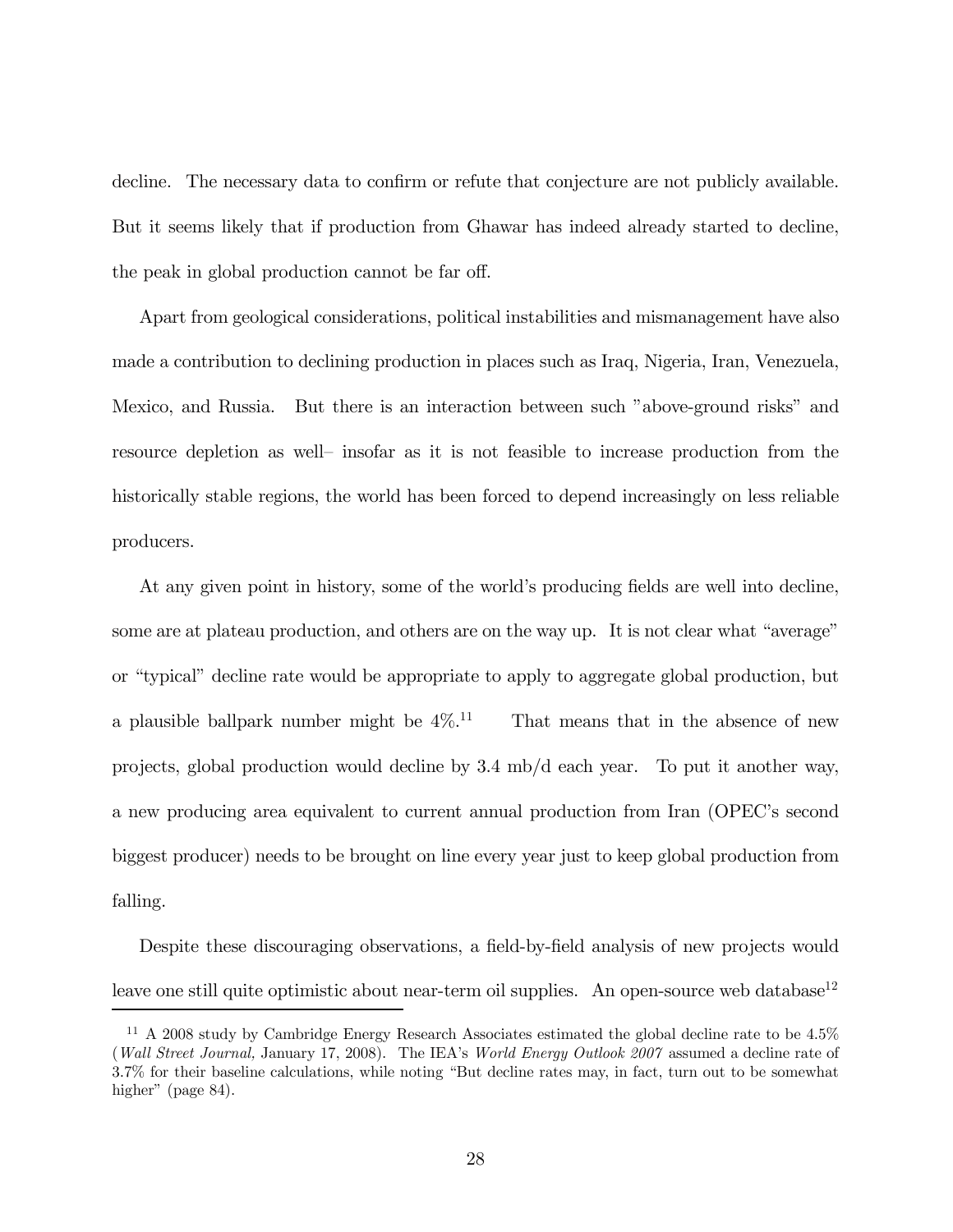tabulates a total of 6.9 mb/d in new gross production capacity from new projects that are scheduled to begin producing in 2008. Projects in Saudi Arabia, Russia, and Mexico account for about a third of this gross increase. Data currently available for the first two months of 2008 show actual production in Saudi Arabia down 350,000 b/d from its average 2005 value and Mexican production down 400,000 b/d from 2005. Russian production is down 100,000 b/d from its average level in the second half of 2007.

Although declining production from mature fields and delays in ramping the new fields up to full production will doubtless eat up a fair bit of the 6.9 mb/d new gross production capacity, there is still a lot left over. In the absence of significant new geopolitical disruptions to petroleum supply, some might anticipate an end to the recent plateau in global production, and significant net gains in supply for 2008.

However, it would not take too many years of 7% demand growth from China and other economies to absorb a good part of even the most optimistic projections of what is likely over the near term.

## 6 Conclusions.

In this paper we have reviewed a number of theories as to what produced the high price of oil in the summer of 2008, including commodity price speculation, strong world demand, time delays or geological limitations on increasing production, OPEC monopoly pricing, and an increasingly important contribution of the scarcity rent. Rather than think of these as

<sup>12</sup> http://en.wikipedia.org/wiki/Oil\_Megaprojects/2008.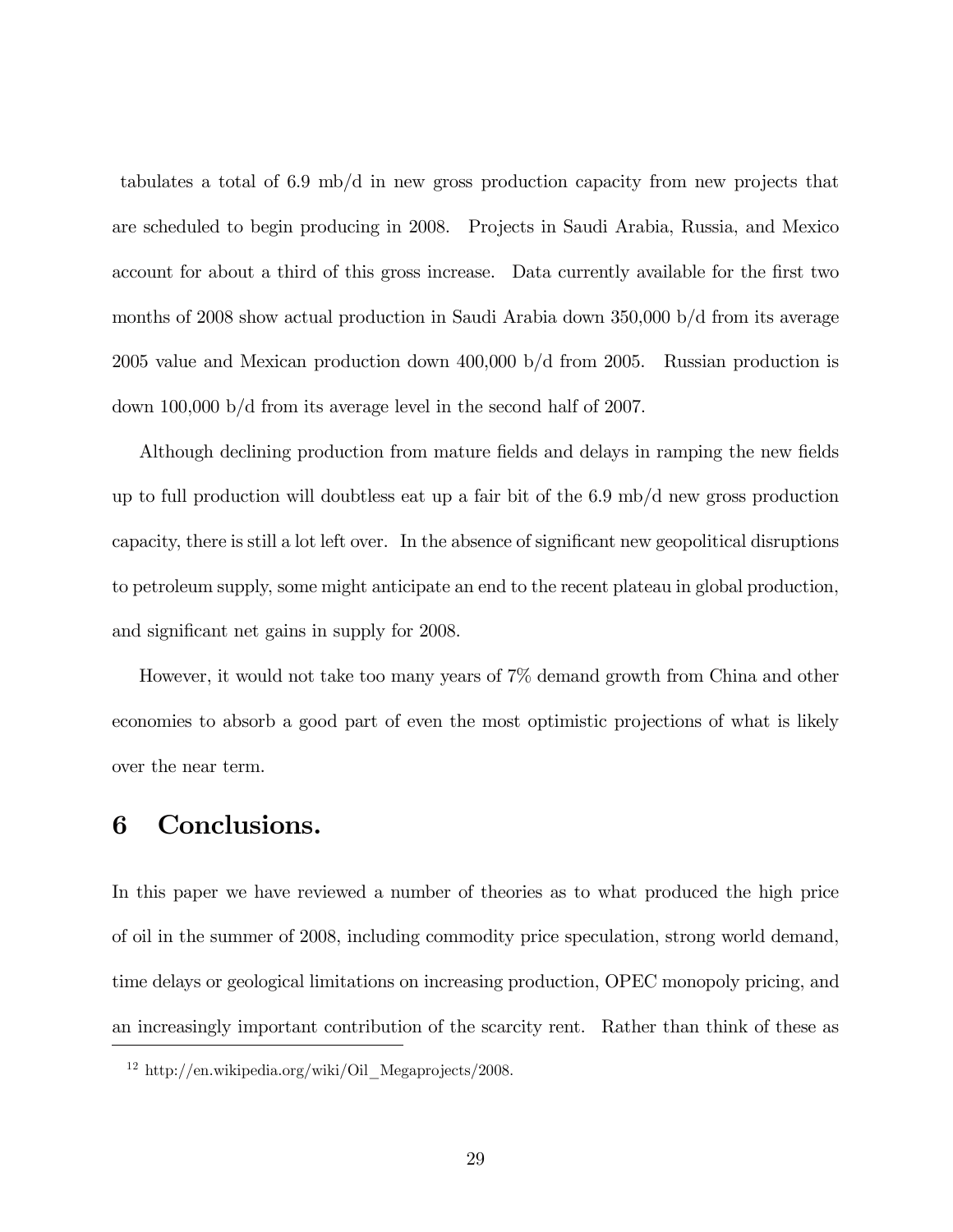competing hypotheses, one possibility is that there is an element of truth to all of them.

Unquestionably the three key features in any account are the low price elasticity of demand, the strong growth in demand from China, the Middle East, and other newly industrialized economies, and the failure of global production to increase. These facts explain the initial strong pressure on prices that may have triggered commodity speculation in the first place. Speculation could have edged producers like Saudi Arabia into the discovery that small production declines could increase current revenues and may be in their long run interests as well. And the strong demand may have moved us into a regime in which scarcity rents, while negligible in 1997, became perceived to be an important permanent factor in the price of petroleum.

The \$140/barrel price in the summer of 2008 and the \$60/barrel in November of 2008 could not both be consistent with the same calculation of a scarcity rent warranted by long-term fundamentals. Notwithstanding, the algebra of compound growth suggests that if demand growth resumes in China and other countries at its previous rate, the date at which the scarcity rent will start to make an important contribution to the price, if not here already, cannot be far away.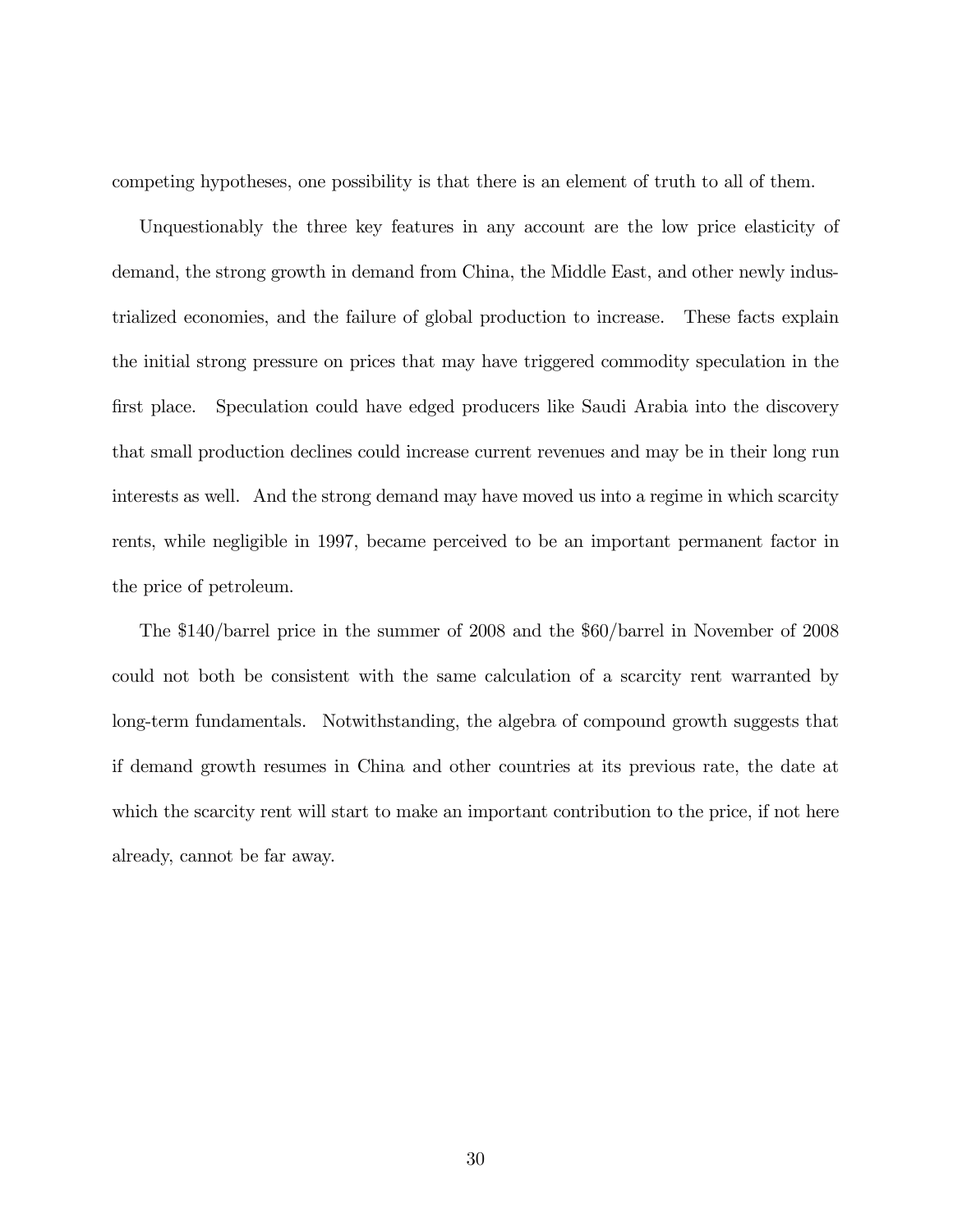## References

Abosedraa, Salah, and Hamid Baghestani. 2004. "On the Predictive Accuracy of Crude Oil Futures Prices," Energy Policy 32, pp. 1389—1393.

Alhaji, A.F., and David Huettner. 2000. "OPEC and Other Commodity Cartels: A Comparison," Energy Policy 28, pp. 1151-1164.

Alquist, Ron, and Lutz Kilian. 2008. "What Do We Learn from the Price of Crude Oil Futures?" Working paper, University of Michigan.

Auffhammer, Maximilian and Richard T. Carson. 2008. "Forecasting the Path of China's CO2 Emissions Using Province Level Information," Journal of Environmental Economics and Management 55(3), pp. 229-47.

Bopp, Anthony E. and George M. Lady. 1991. "A Comparison of Petroleum Futures versus Spot Prices as Predictors of Prices in the Future," Energy Economics 13(4), pp. 274-282.

Breunig, Robert V. 2008. "Should Single-Equation Dynamic Gasoline Demand Models Include Moving Average Terms?", working paper, Australian National University.

Brons, Martijn Brons, Peter Nijkamp, Eric Pels, and Piet Rietveld. 2008. "A Meta-Analysis of the Price Elasticity of Gasoline Demand: A SUR Approach," Energy Economics 30, pp. 2105—2122.

Chinn, Menzie D., Michael LeBlanc, and Olivier Coibion. 2005. "The Predictive Content of Energy Futures: An Update on Petroleum, Natural Gas, Heating Oil and Gasoline," NBER Working Paper. No. 11033.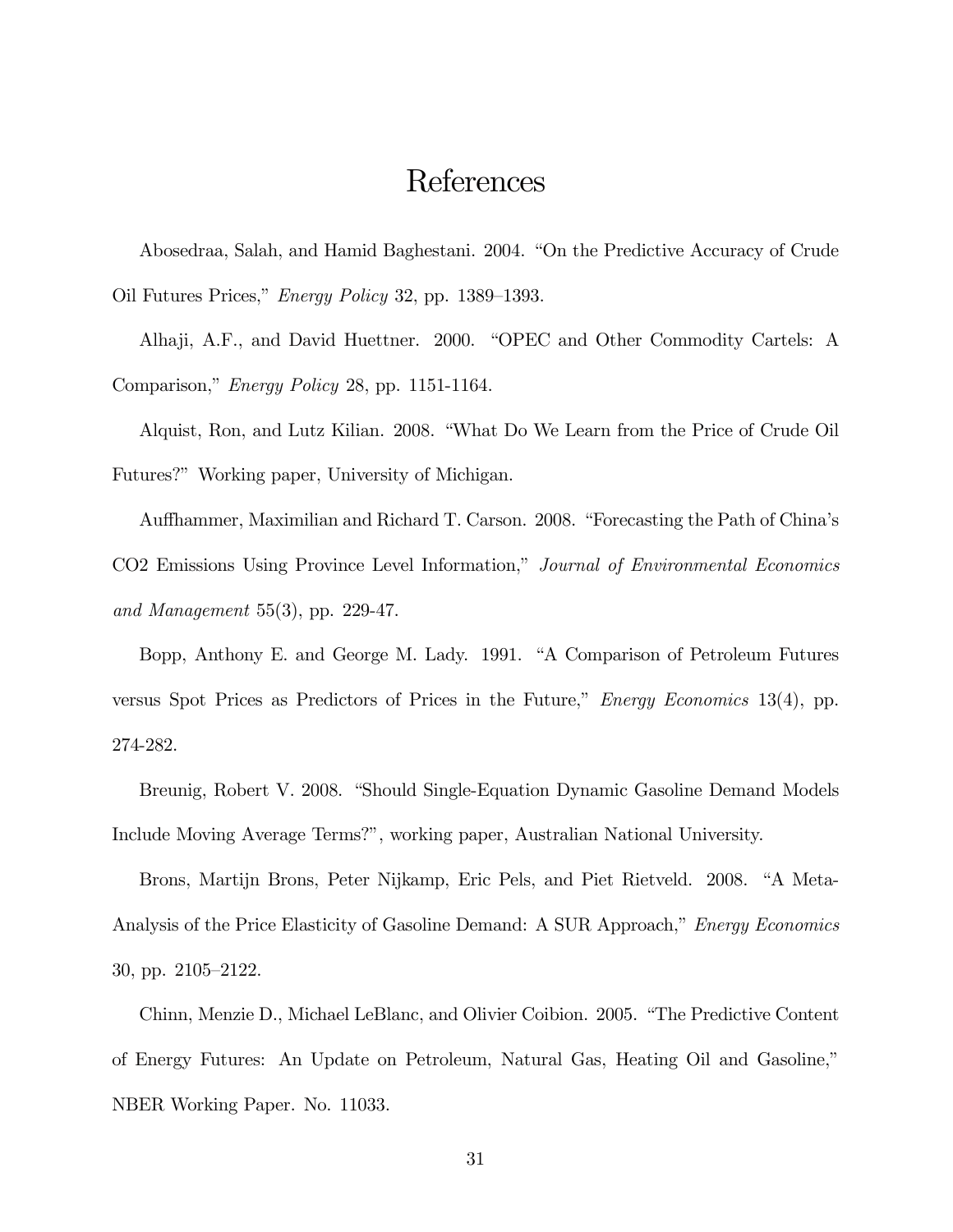Cooper, John C.B. 2003. "Price Elasticity of Demand for Crude Oil: Estimates for 23 Countries," OPEC Review 27(1), pp. 1-8.

Dahl, Carol A. 1993. "A Survey of Oil Demand Elasticities for Developing Countries," OPEC Review 17(Winter), pp. 399-419.

Dahl, Carol and Thomas Sterner. 1991. "Analysing Gasoline Demand Elasticities: A Survey," Energy Economics 13, pp. 203-210.

DeLong, J. Bradford, Andrei Shleifer, Lawrence H. Summers and Robert J. Waldmann. 1990. "Positive Feedback Investment Strategies and Destabilizing Rational Speculation," Journal of Finance 45(2), pp. 379-395

Dufour, Alfonso and Robert F Engle. 2000. "Time and the Price Impact of a Trade," Journal of Finance 55(6), pp. 2467—2498

Espey, Molly. 1998. "Gasoline Demand Revisited: An International Meta-Analysis of Elasticities," Energy Economics 20, pp. 273-295.

Gately, Dermot, and Hillard G. Huntington. 2002. "The Asymmetric Effects of Changes

in Price and Income on Energy and Oil Demand," Energy Journal 23(1), pp. 19-55.

Graham, Daniel J., and Stephen Glaister. 2004. "Road Traffic Demand Elasticity Estimates: A Review," Transport Reviews 24(3), pp. 261—274.

Hamilton, James D. 1994. *Time Series Analysis*. Princeton, NJ: Princeton University Press.

Heston, Alan, Robert Summers and Bettina Aten. 2006. Penn World Table Version 6.2, University of Pennsylvania.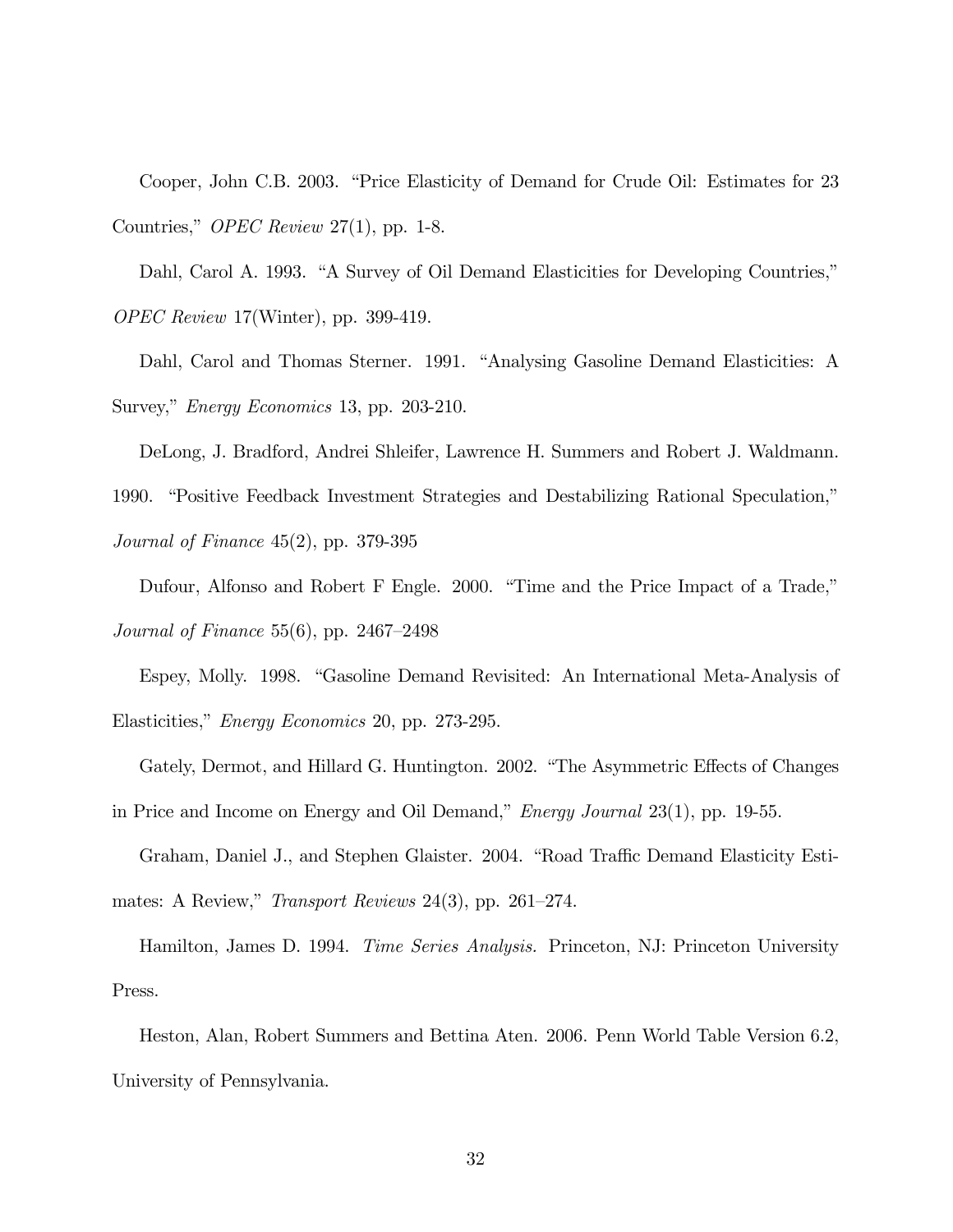Horn, Manfreid. 2004. "OPEC's Optimal Crude Oil Price," Energy Policy 32(2), pp. 269-280

Hotelling, Harold. 1931. "The Economics of Exhaustible Resources," Journal of Political Economy 39(2), pp. 137-75.

Hughes, Jonathan E., Christopher R. Knittel and Daniel Sperling. 2008. "Evidence of a Shift in the Short-Run Price Elasticity of Gasoline Demand." Energy Journal 29(1), pp. 93-114.

Jovanovic, Boyan. 2007. "Bubbles in Prices of Exhaustible Resources,", working paper, New York University.

Kambara, Tatsu, and Christopher Howe. 2007. China and the Global Energy Crisis, Edward Elgar.

Krautkraemer, Jeffrey A. 1998. "Nonrenewable Resource Scarcity," Journal of Economic Literature 36(4), pp. 2065-2107.

Kwiatowski, Denis, Peter C. B. Phillips, Peter Schmidt, and Yongcheol Shin. 1992. "Testing the Null Hypothesis of tationarity Against the Alternative of a Unit Root," Journal of Econometrics 54, pp. 159-178.

Nordhaus, William D., Hendrik Houthakker, and Robert Solow. 1973. "The Allocation of Energy Resources," Brookings Papers on Economic Activity 1973(3), pp. 529-576

Roya, Joyashree, Alan H. Sanstadb, Jayant A. Sathayeb, and Raman Khaddaria. 2006. "Substitution and Price Elasticity Estimates Using Inter-country Pooled Data in a Translog Cost Model," Energy Economics 28(5-6), pp. 706-719.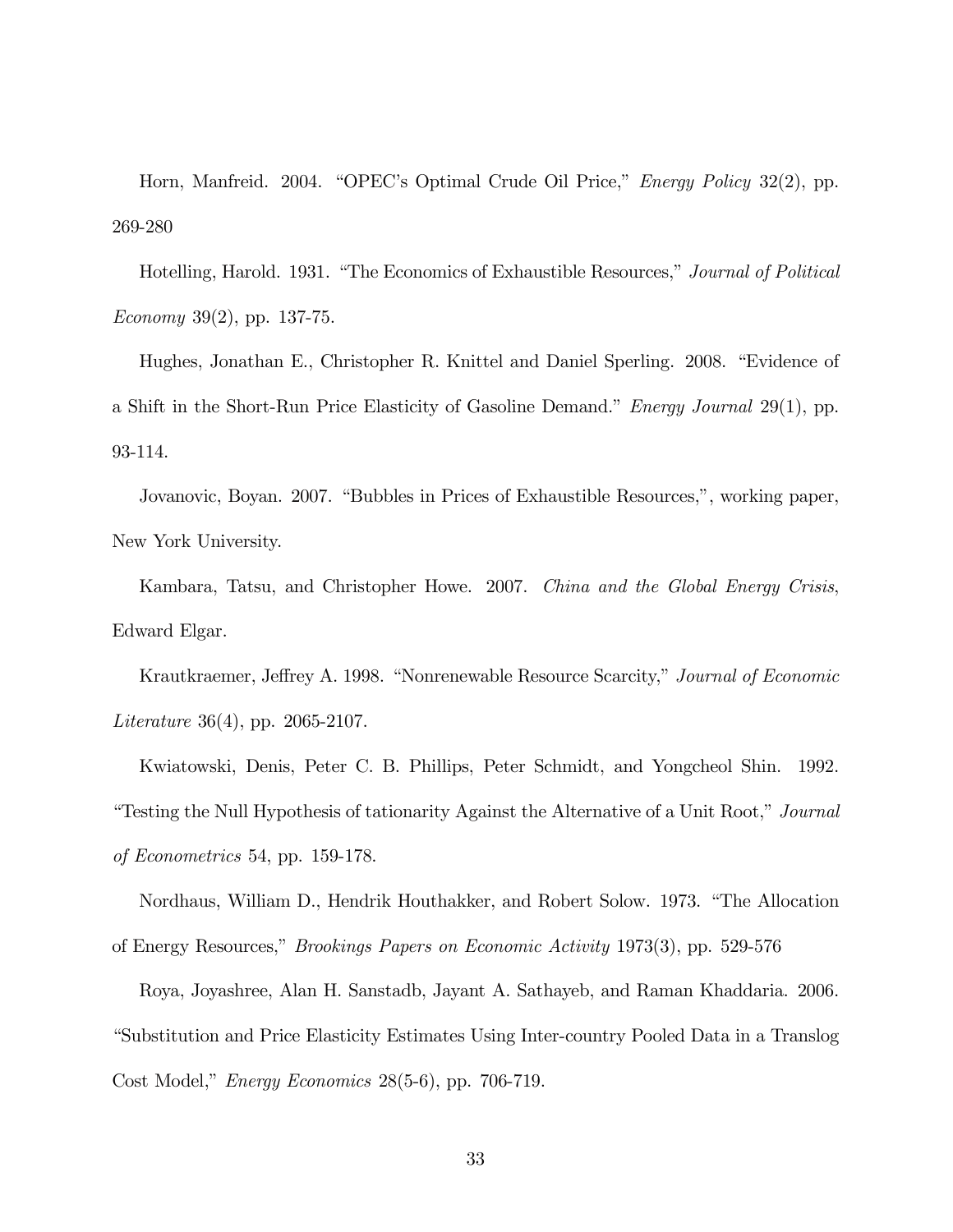| Table 1. P-values for tests of null hypothesis that indicated variables are of no use in |  |  |
|------------------------------------------------------------------------------------------|--|--|
| predicting quarterly real oil price change, 1970:Q1-2008:Q1.                             |  |  |

| variable                                       |      | $1 \log  4 \text{ lags}  8 \text{ lags}$ |      |
|------------------------------------------------|------|------------------------------------------|------|
| real oil price change                          | 0.69 | 0.88                                     | 0.62 |
| U.S. nominal tbill rate                        | 0.53 | 0.61                                     | 0.83 |
| $\vert$ U.S. real GDP growth rate $\vert$ 0.24 |      | 0.48                                     | 0.49 |

Table 2. Ninety-five percent lower and upper bounds on forecast for inflation-adjusted price of oil assuming a Gaussian random walk for the logarithm.

| date    | forecast | lower | upper |
|---------|----------|-------|-------|
| 2008:Q1 | 115      |       |       |
| 2008:Q2 | 115      | 85    | 156   |
| 2008:Q3 | 115      | 75    | 177   |
| 2008:Q4 | 115      | 68    | 195   |
| 2009:Q1 | 115      | 62    | 212   |
| 2010:Q1 | 115      | 48    | 273   |
| 2011:Q1 | 115      | 40    | 332   |
| 2012:Q1 | 115      | 34    | 391   |

Table 3. Estimates of demand elasticities.

| <b>Study</b>                  | <b>Product</b>                    | <b>Method</b>                     | short-<br>run<br>price<br>elasticity | long-run<br>price<br>elasticity | long-run<br>income<br>elasticity |
|-------------------------------|-----------------------------------|-----------------------------------|--------------------------------------|---------------------------------|----------------------------------|
| Dahl and                      | gasoline                          | literature survey                 | $-0.26$                              | $-0.86$                         | 1.21                             |
| Sterner (1991)                |                                   |                                   |                                      |                                 |                                  |
| Espey (1998)                  | gasoline                          | literature survey                 | $-0.26$                              | $-0.58$                         | 0.88                             |
| Graham and<br>Glaister (2004) | gasoline                          | literature survey                 | $-0.25$                              | $-0.77$                         | 0.93                             |
| Brons, et. al.<br>(2008)      | gasoline                          | literature survey                 | $-0.34$                              | $-0.84$                         |                                  |
| Dahl (1993)                   | oil (developing)<br>countries)    | literature survey                 | $-0.07$                              | $-0.30$                         | 1.32                             |
| Cooper $(2003)$               | oil (average of 23)<br>countries) | annual time-<br>series regression | $-0.05$                              | $-0.21$                         |                                  |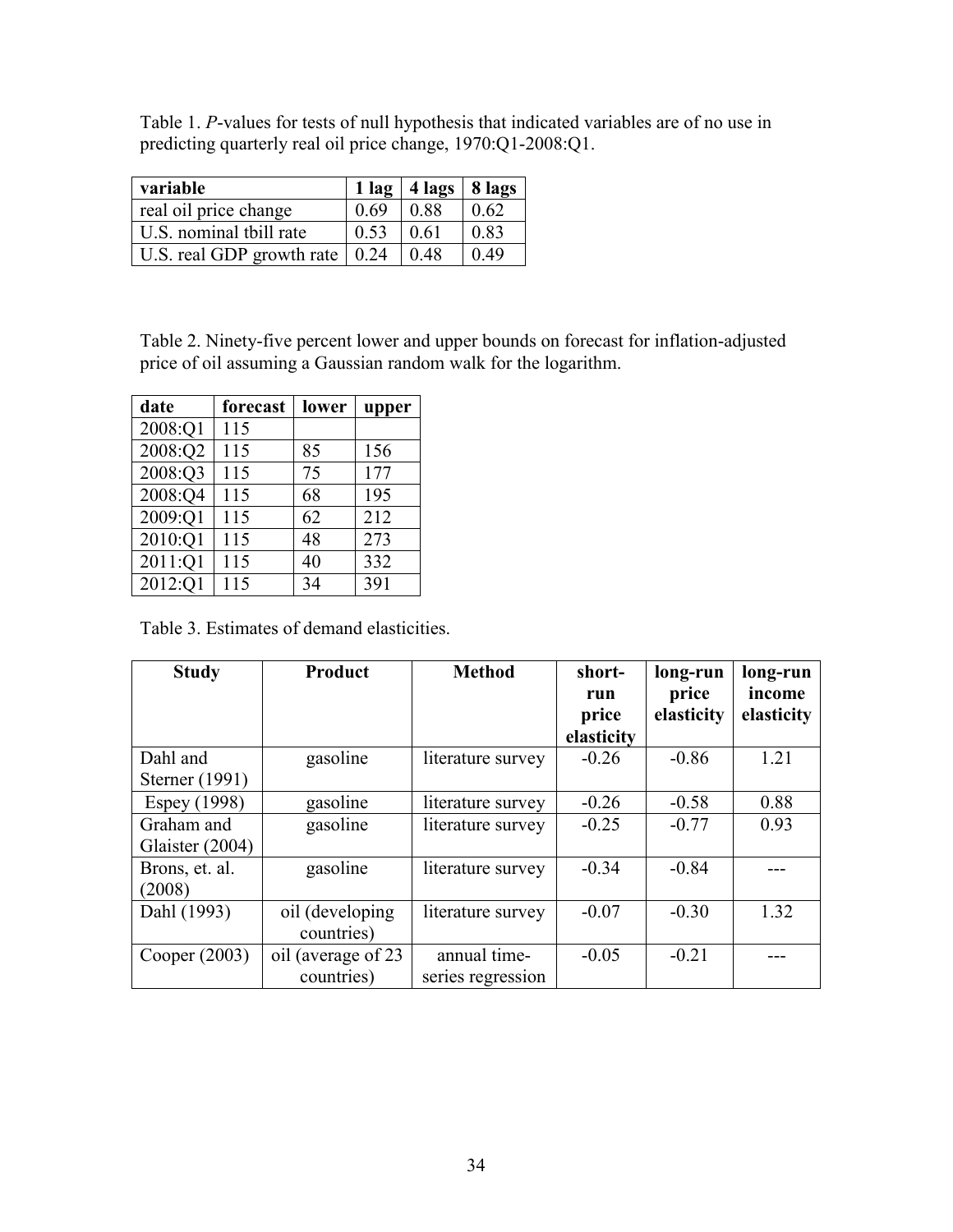Figure 1. Oil price in 2008 dollars per barrel.



Notes: Calculated as monthly average price (in dollars per barrel) of West Texas Intermediate for 1947:M1 through 2008:M10 divided by the ratio of the CPI for the previous month to the CPI in September 2008.

Figure 2. Quarterly percent change in real oil price, 1947:Q2-2008:Q1.

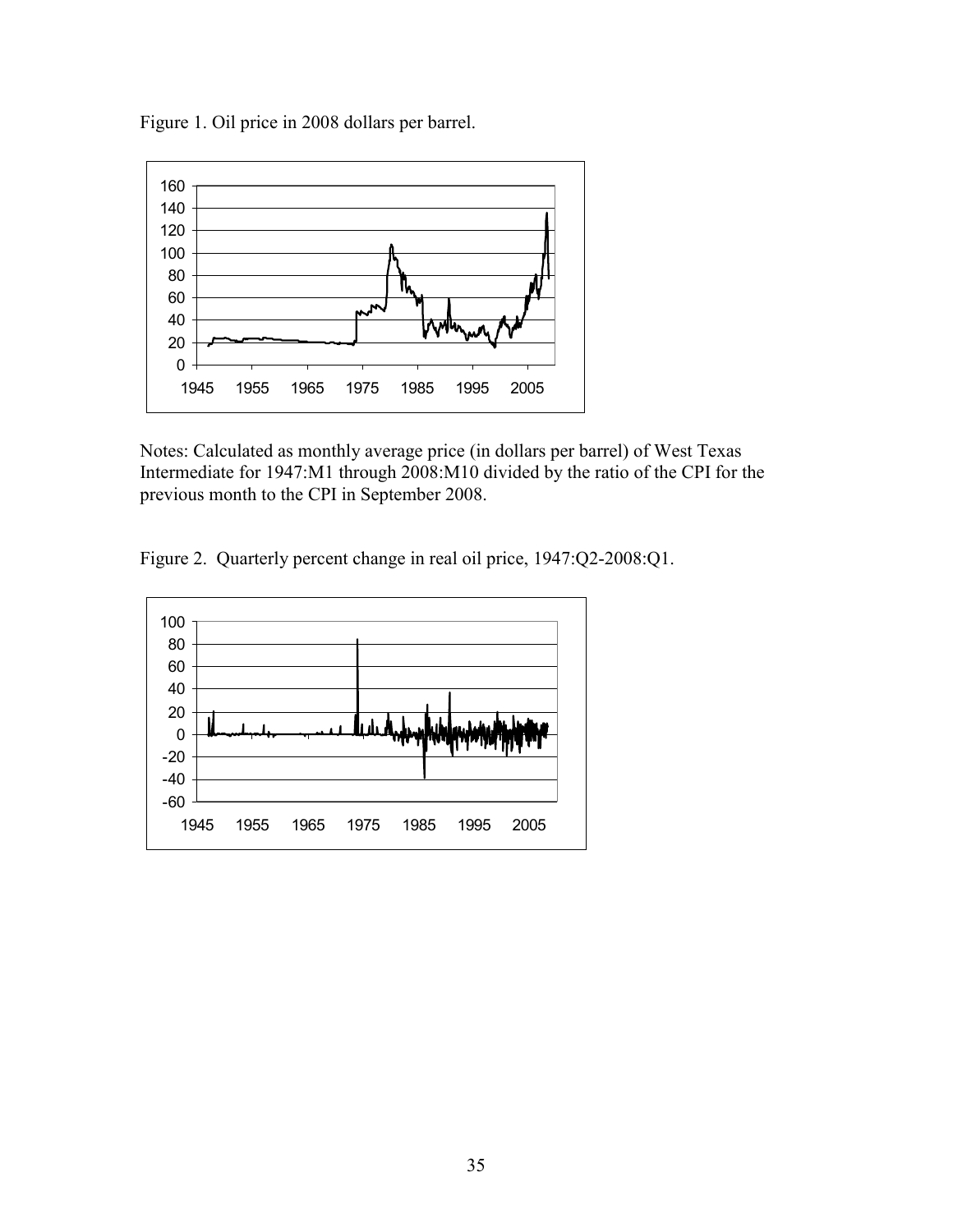

Figure 3. Price of crude oil contract maturing December of indicated year.

Notes: solid line: contracts traded on August 21, 2007. Dashed line: contracts traded on October 4, 2007.

Figure 4. Disentangling supply and demand.

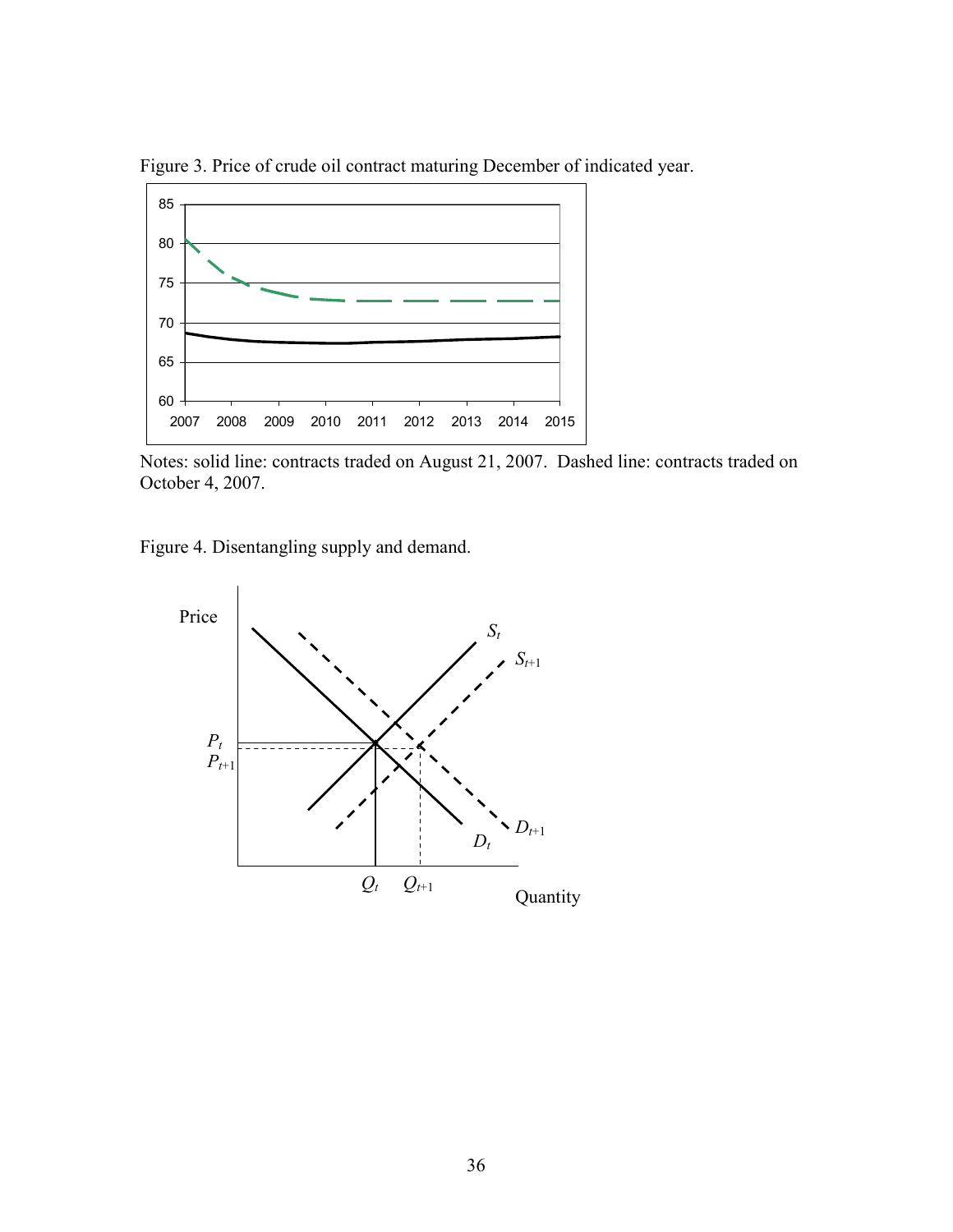

Figure 5. Changes in U.S. real GDP and oil consumption, 1949-2006.

Notes: Horizontal axis: cumulative change in natural logarithm of U.S. real GDP between 1949 and the year for which a given data point is plotted, from Bureau of Economic Analysis Table 1.1.6. Vertical axis: cumulative change in natural logarithm of total petroleum products supplied to U.S. market between 1949 and the year for which a given data point is plotted, from Energy Information Administration, "Petroleum Overview, 1949-2007", Table 5.1.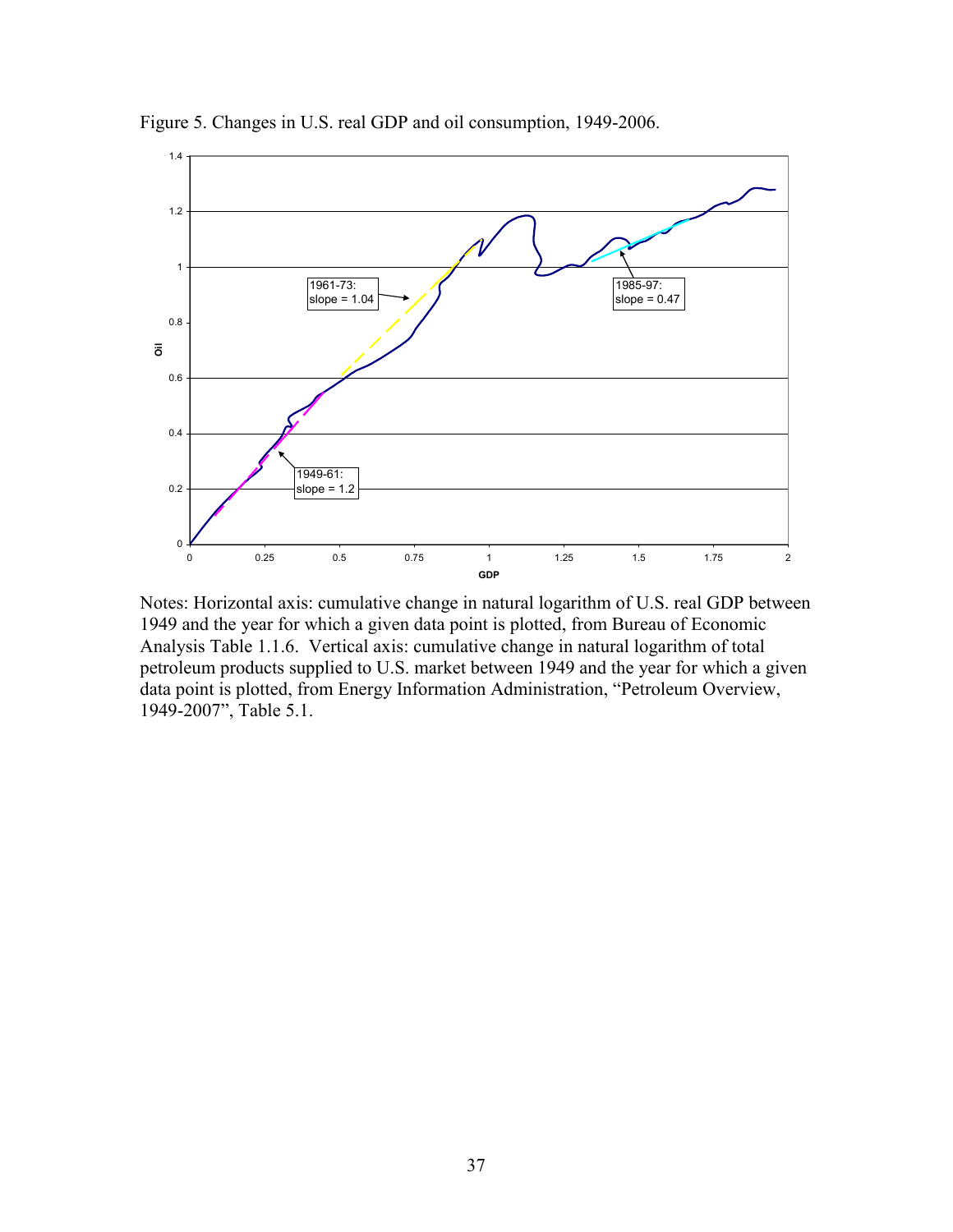

Figure 6. Share of U.S. crude oil expenditures as a fraction of GDP.

Notes: Calculated as the number of barrels of oil consumed (from EIA, World Petroleum Consumption) times the average price of West Texas Intermediate (from the FRED database of the Federal Reserve Bank of St. Louis) divided by nominal GDP. Values for 2008 based on first half of year.





Notes: Horizontal axis: GDP per person in 1960, measured in 2000 U.S. dollars, from Heston, Summers, and Aten (2006). Vertical axis: average annual logarithmic growth rate in petroleum demand between 1960 and 2002. Countries included (in order of decreasing average petroleum demand growth) are Korea, China, India, Japan, Brazil, Mexico, Italy, France, Canada, US, and UK.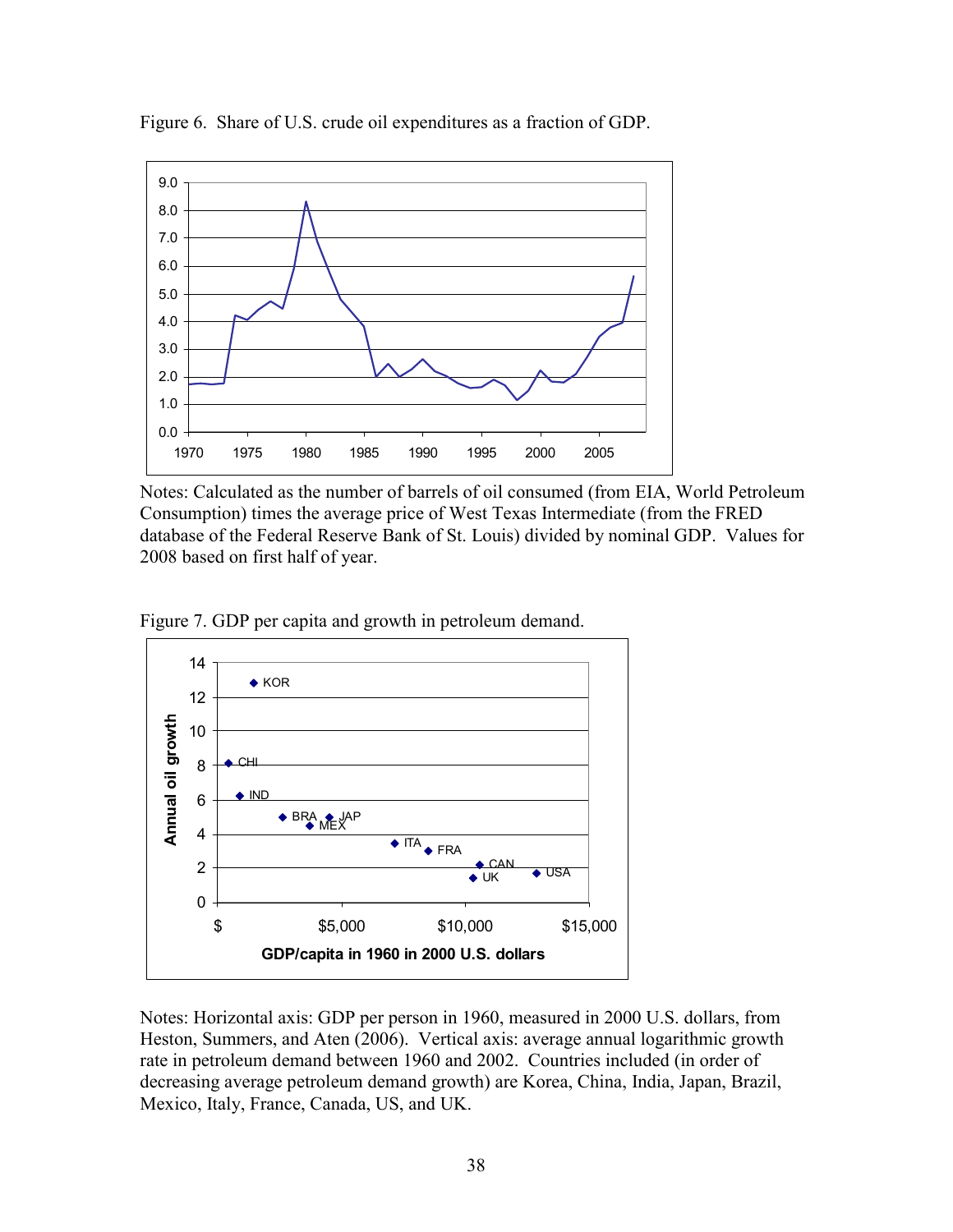

Figure 8. Historical Chinese oil consumption and projection of trend.

Notes: 1991-2006: Chinese oil consumption in millions of barrels per day. 2007-2030: extrapolation of 7.2% compounded growth.

Figure 9. Global production of crude petroleum.



Notes: Bold line: From EIA, "World Production of Crude Oil, NGPL, and Other Liquids, and Refinery Processing Gain", in million barrels per day. Thin line: regression estimate of time trend fit for 1983-2003 data.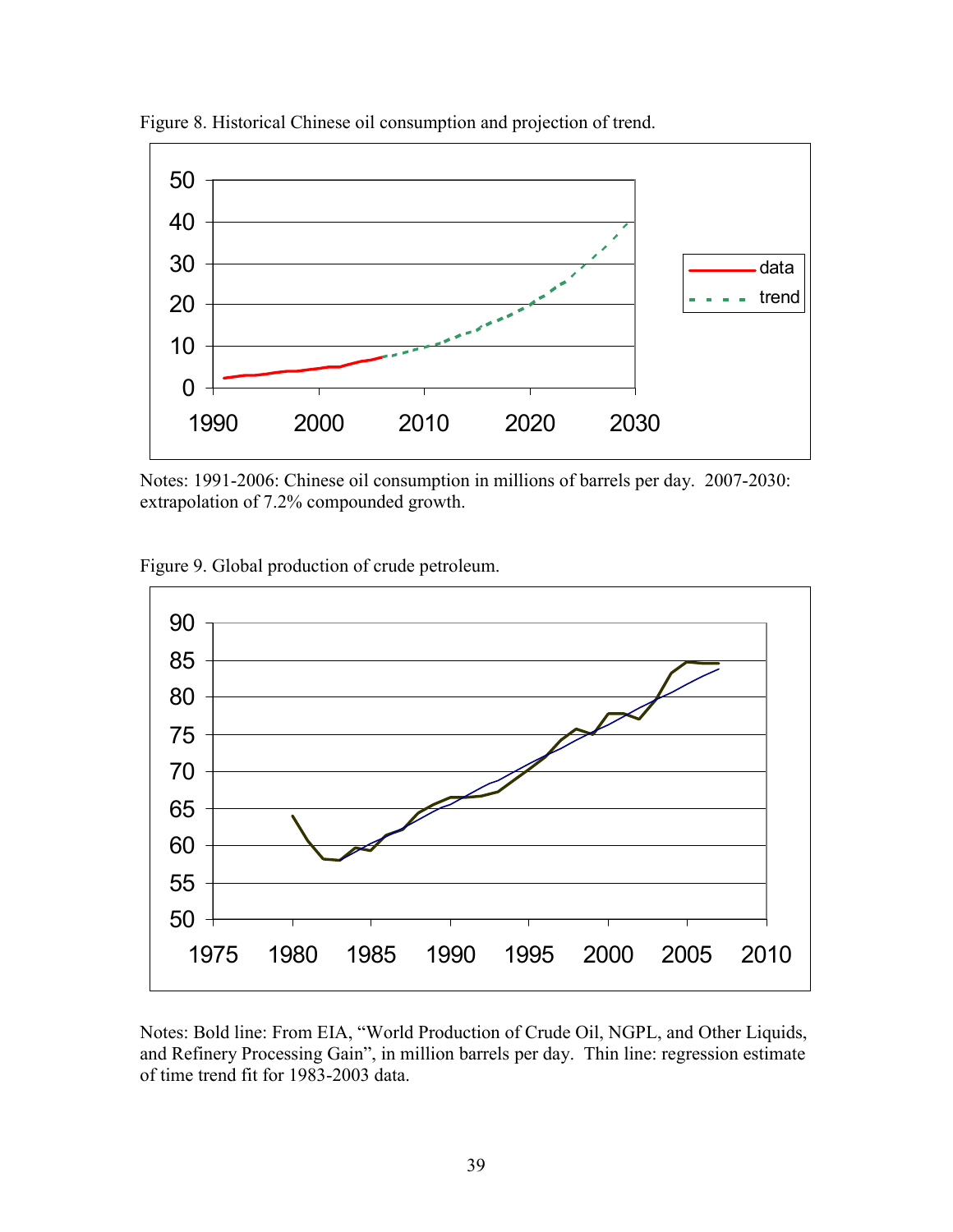

Figure 10. Quotas and actual production levels for 5 most important OPEC members.

Notes: Production levels from EIA Table 1.2, "OPEC Crude Oil Production (Excluding Lease Condensate)", in thousand barrels per day. Quotas taken from OPEC website (http://www.opec.org/home/Production/productionLevels.pdf) with specific country allocations for quotas adopted Nov. 1, 2007 taken from http://saudioilproduction.blogspot.com/2007/09/new-opec-quotas.html.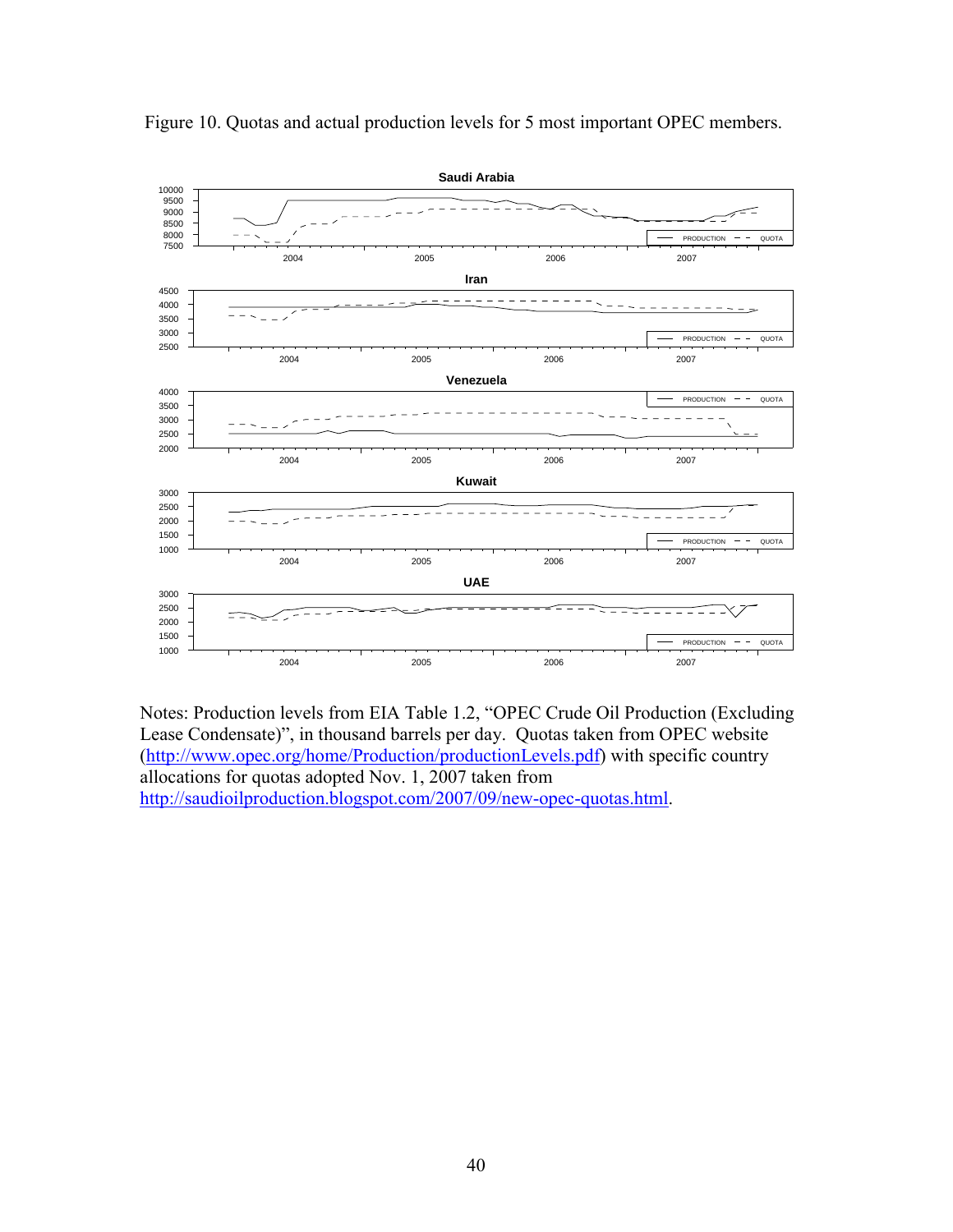

Figure 11. Production levels for state of Texas, Alaska's Prudhoe Bay, and entire U.S.

Notes: All data reported in millions of barrels per day. Top panel: annual production from the state of Texas, 1935-2006, from Railroad Commission of Texas (http://www.rrc.state.tx.us/divisions/og/statistics/production/ogisopwc.html). Middle panel: annual production from Prudhoe Bay in Alaska, 1977-2005, from Alaska Department of Revenue. Bottom panel: moving average of preceding 12 months of monthly production figures for the United States, December 1920 to February 2008, from EIA, "Crude Oil Production."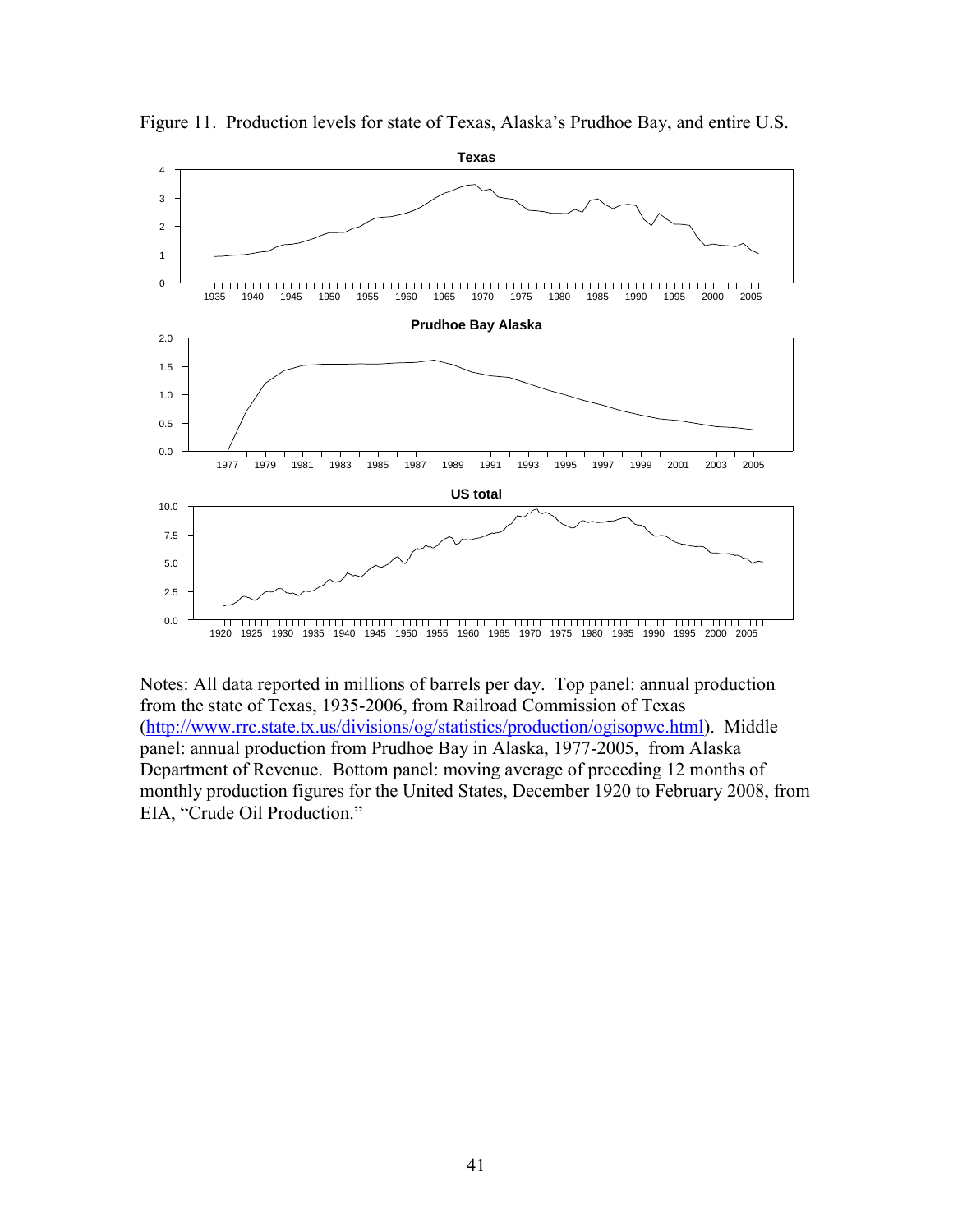

Figure 12. U.S. wells drilled, fraction of offshore production, and average well depth.

Top panel: Monthly count of the number of U.S. crude oil exploratory and developmental wells drilled, January 1973 to March 2008, from EIA, "Crude Oil and Natural Gas Exploratory and Development Wells." Middle panel: percent of U.S. total crude oil production coming from federal and state offshore production, with both counts based on 12-month moving average of monthly production figures, December 1981 to December 2007, from EIA, "Crude Oil Production." Bottom panel: Annual U.S. average depth of crude oil, natural gas, and dry exploratory and developmental wells drilled (feet per well), 1949 to 2005, from EIA, "Average Depth of Crude Oil and Natural Gas Wells."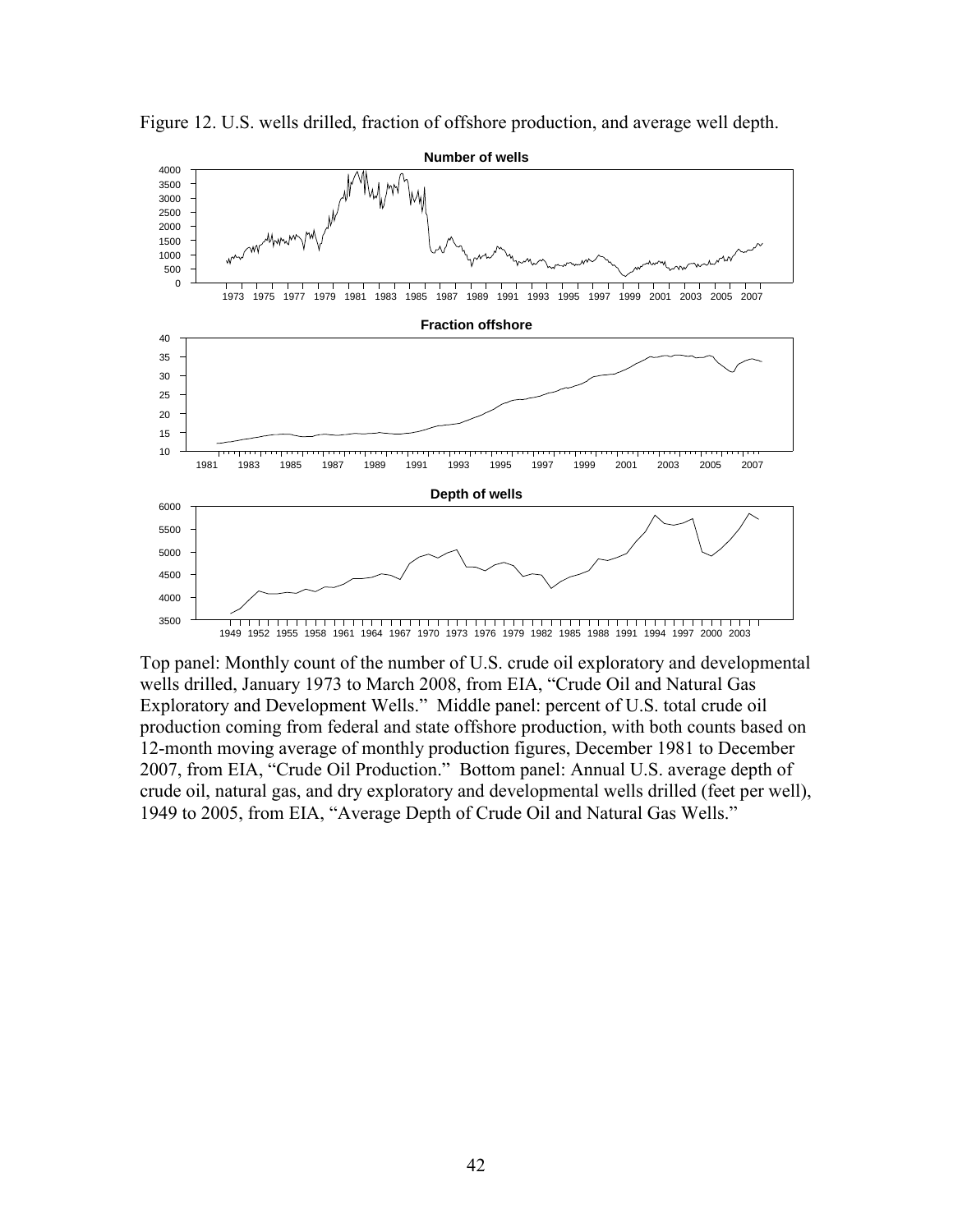

Figure 13. Oil production from the North Sea, Mexico's Cantarell, and China's Daqing.

Notes: all figures in thousand barrels per day. Top panel: sum of U.K. and Norway crude oil production, monthly moving average of preceding 12 months, December 1973 to June 2007, from EIA, Table 11.1b. Middle panel: annual production from Cantarell complex in Mexico. Data for 1996 to 2006 from Pemex 2007 Statistical Yearbook. Data for 2007 from Green Car Congress (http://www.greencarcongress.com/2008/01/mexicoscantare.html). Bottom panel: annual production from Daqing field in China, 1960-2005, data from Kambara and Howe (2007), with missing observations linearly interpolated.